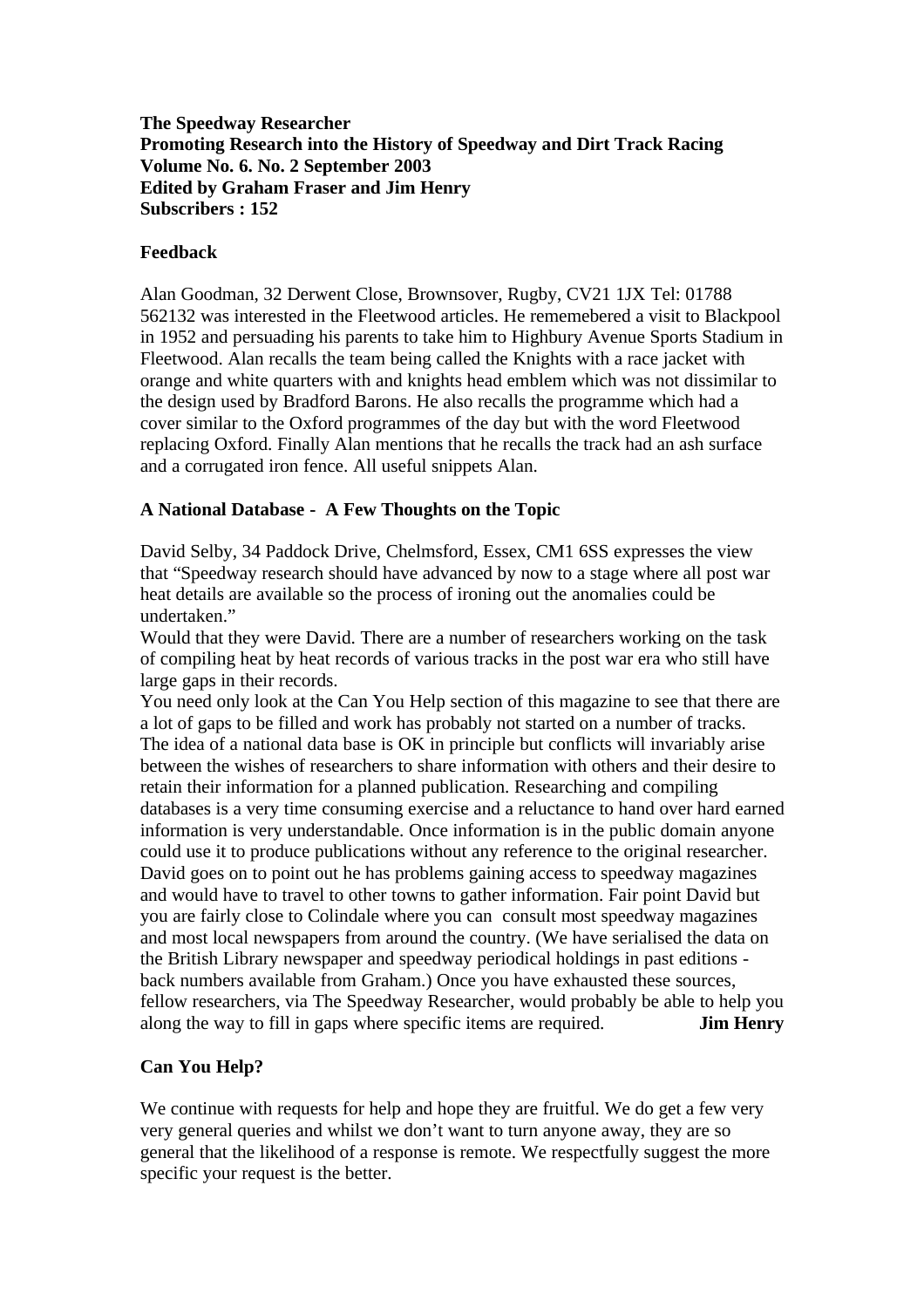Roger Beaman, 47 Peel Way, Tividale Oldbury, West Midlands, B69 3JX. Tel: 0121 532 8614 is seeking second half details for the following Cradley Heath away meetings.1950 at Plymouth 7.4; at Sheffield 10.8; at Coventry 26.8; at Fleetwood 8.9. 1951 at Stoke 7.4; at Sheffield 19.4; at Fleetwood 30.5; at Newcastle 29.6; at Stoke 18.8. 1952 at Coventry 19.4; at Leicester 29.5; at Stoke 12.7; at Liverpool 22.9. Roger is also looking for second half details of the following meetings staged at Cradley Heath. 1947. v Tamworth 28.6; v Stoke 12.7; v Tamworth 4.8; v Tamworth 15.8; v Southampton 6.9; v Plymouth 27.9.

1948 v Hastings 24.4; v Tamworth 30.4; v Hull 7.5; v Southampton 21.5; v Hull 11.6; v Stoke 25.6; v Southampton 2.7; v Plymouth 9.7; v Plymouth 23.7; v Poole 30.7; v Sheffield 2.8; v Tamworth 5.8; v Tamworth 13.8; v Poole 20.8; v Stoke 10.9; v Exeter 17.9; v Coventry 24.9; v Coventry 4.10; v Southampton 8.10; v Hastings 22.10. Deborah Cherry, 33 Shuttleworth Road, Preston, Lancashire, PR1 6DB. Tel: 01772 881105 is looking for copies The Australian Speedway News for 16th and 23rd March 1929 (aka The Davies Park Speedway Programme (Davies Park was in Brisbane). Alternatively if you have an information on the activities of Fay Taylour at Davies Park in March 1929, Deborah would like to hear from you.

Deborah is also seeking copies of, or information on women speedway riders contained in another 1929 newspaper - Hoskins Weakly and The West Australian Broadcaster which probably contained information about action at Claremont Speedway in Perth. Fay raced at Claremont January - April 1929 and November 1929 - April 1930.

Nigel Nicklin, 73 Court Street, Kingswinford, West Midlands, DY6 9RN Tel: 01384 401499 is seeking full meeting details or second half details (heat details for match and second half (FM) second half only (SO)) for the 2 following Birmingham meetings in 1946: Home v Wembley 22.6. (SO); v Newcastle 29.6. (SO); v Sheffield 6.7. (SO); v Sheffield 13.7. (FM); Reserves v London Reserves 24.8. (SO); v Sheffield 7.9 (SO); v Middlesbrough 14.9. (SO); Midlands v The Rest 31.10. (FM). Aways at Sheffield 2.5. (FM); at Glasgow 15.5. (FM); at Middlesbrough 16.5. (FM); at Newcastle 20.5. (FM); at Middlesbrough 30.5. (FM); at Sheffield 6.6. (FM): at Middlesbrough 11.7. (FM); at Newcastle 15.7. (FM); at Middlesbrough 18.7 (FM); at Bristol 2.8. (FM); at Sheffield 5.9 (FM); at Glasgow 11.9. (FM); at Newcastle 7.10. (FM).

M.W. Howes, 33 Falkland Close, Hellesden, Norwich, NR6 5QZ is seeking details of speedway origins in Argentina and any other obscure countries.

Frank Oliani, Via Giacomo Puccini 24, 45010 Villadose (Rovigo), Italy is seeking details of the British Individual Championship staged from 1940 to 1945. (Suggest a look at Trevor James and Barry Stevenson's book on Speedway in Manchester 1927 - 1945 as a starter.)

Hugh Vass, 111 Arthur View Crescent, Danderhall, Dalkeith, Midlothian, EH22 1QS is looking for full heat details including second halfs for the following meetings: 1946 West Ham v Wembley 19.4; Bradford v Newcastle / Middlesbrough 4.5; British Riders Championship Qualifying Round 29.6; v Sheffield 20.7. Middlesbrough v Newcastle 25; v Norwich 2.5. Sheffield v Middlesbrough 26.9; and Individual Meetings raced on 18.4; 30.5; 18.7; 10.10. 1947 Bradford v Wimbledon 5.4; Bristol v Middlesbrough 2.5; Wigan v Bristol 3.5; Sheffield v Glasgow 29.5; v Wigan 10.7; v Newcastle 24.4; v Glasgow 9.10. Middlesbrough v Norwich 17.4; v Newcastle 24.4; v Wigan 1,5; v Sheffield 8.5; v Wigan 3.7; v Glasgow 10.7; v Norwich 17.7; v Birmingham 24.7; v Newcastle 16.10; v Wigan 23.10 and West Ham v Northern League raced at Cleveland Park on 5.6. Hugh tells us that he has had no responses to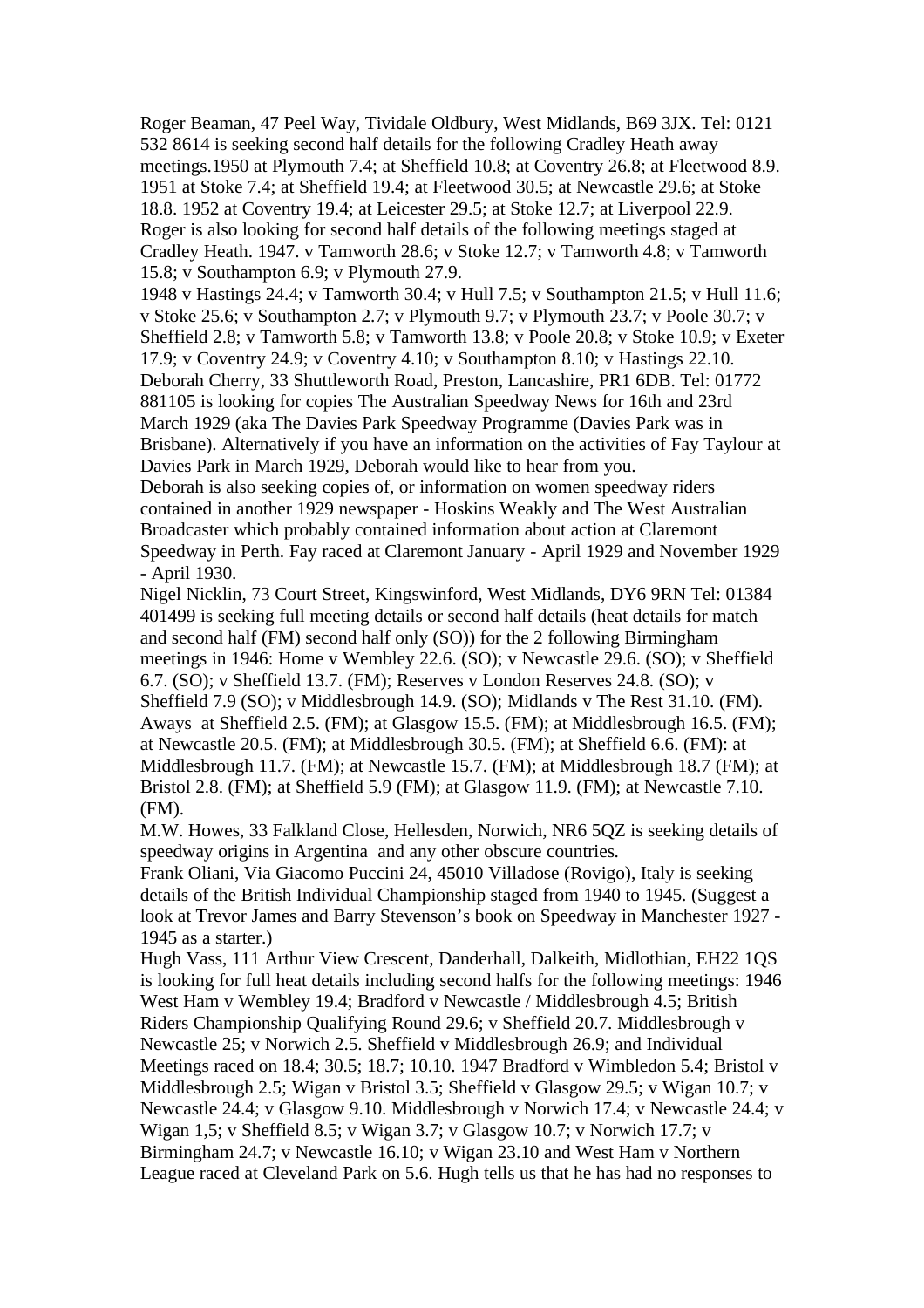his request for the meeting details we published in the last edition of The Researcher. He adds that he wishes to thank those folks who have helped him with his searches and, thanks to their generosity he has managed to collect the detailed heat results for the majority of meetings held on league tracks in 1946 and 1947. However, gaps do exist, as well as the inevitable discrepancies between different sources. Hugh would be glad to hear from any other new contacts who have a good general or specific track collections of 1946 and 1947 programmes that are "filled in" which may help with the information he is seeking.

In particular,Hugh would like to hear from anyone who could help provide heat by heat information for National League Division Three tracks of 1948 and Provincial League / Division Two tracks of 1936 to 1939.

Jeremy Jackson, 85 Park Way, Fairfield Park, St Austell, PL25 4HR Tel: 01726 66484 is seeking the whereabouts of former St Austell Gulls riders Norman Street, Ray Thackwell; Ray Ellis, John Yates, Cecil Macey, Graham "Bambi" Royal, Graham Williams, Johnny Oram. (Try Aussie 3 VSRA website). He is also looking for anecdotes, true stories of on and off track incidents relating to St Austell. Finally, Jeremy is seeking information about the race jacket used by St Austell Badgers - the team name used prior to the more familiar name - Gulls - was used. George Forsyth, 71 Forthview Crescent, Currie, Midlothian, EH14 5GS Tel: 0131 538 1931 asks if anyone has information on the career of William "Papa" Forsyth (who, at the age of 49, was the oldest active known solo rider when he took up the sport in 1928) on tracks other than his home base of Marine Gardens, Edinburgh.

Grass Track Racing in Central Poole 1948

Pete Ross, Oakdale, Poole has sent in the following item. Many of the names mentioned in the article will be familiar to speedway historians who are acquainted with this era.

The Nuffield Trading Estate lies a mile and a half from the centre of Poole. Speedway fans making their way to Wimbourne Road to watch Poole Pirates from the north and west probably pass this busy trading estate not aware that in 1948 the area was known locally as Caves Farm which was located in Darby's Lane. For five weeks in that year it was the hotbed of motorcycle grass track action.

The then newly formed Poole Motor Cycle Racing Club promoted its first meeting at Darby's Lane circuit on Sunday 4 April. Despite heavy showers throughout the day, more than 5,000 people flocked to watch the spectacle of solo action. Among the 40 riders were Bert Croucher, Dink Philpotts, Bingley Cree, Charlie Hayden and Tony Lewis. All to be seen in later years on the speedway at Poole Stadium.

Although Bert Croucher clocked the fastest time of the day, Dink Philpotts riding a 350cc JAP won the open event. Johnny Bradford won the 500cc experts barred event. Bert Croucher gained his revenge over Dink Philpotts by winning the unlimited open final.

The large crowd went home happy after watching a thrilling afternoon's racing. Most unlucky rider of the day was Tom Bryant. Tom, a local grass track star, broke his collar bone during the last race of the day. Little did the people of Poole realise that this was to be the start of a 50 year love affair with motor cycle racing, a love affair that is still going strong today.

If the first meeting was run in wet conditions then the second turned out to be the opposite. On Sunday 18th April a reported 6,000 spectators yell encouragement to 64 competitors including future Poole Pirates, Ken James, Frank Holcombe, Alan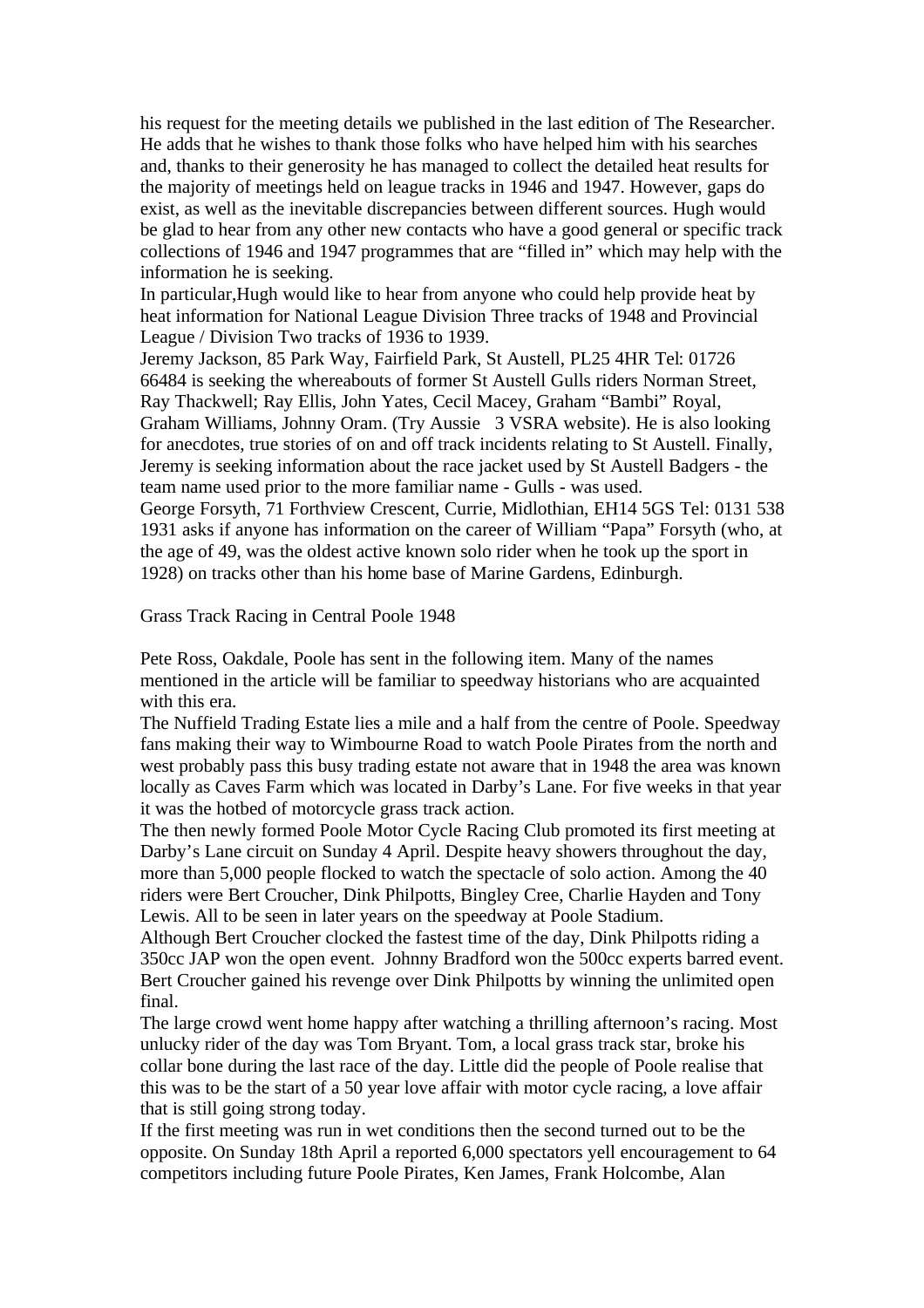Chambers, Frank Wheeler, Tony Lewis and Bingley Cree. Other speedway names on the programme were Dick Bradley and Roger Wise who would be better known as Bristol Bulldogs.

4 With the better track conditions, the track record was broken several times during the afternoon. Bob Foster winner of the 1947 TT who lived in the Poole area was present but did not ride as he did not have a machine available.

Roger Wise dominated the afternoon's programme with wins in the 350cc, 500cc and the unlimited event. The fastest rider's competition was Bert Croucher collect first prize ahead of Dick Bradley. Salisbury based rider Ray Scovell fell heavily in the 500cc open race but recovered to race later that day.

The third event at Caves Farm on 25th April, the day before Poole Speedway opened its doors, again saw dusty conditions. A smaller crowd, this time of 3,500, watched as high winds whipped up the dust making conditions difficult for the racers and caused a number of crashes. Tony Lewis riding a Sunbeam suffered concussion when he crashed in the unlimited event while Bert Croucher and Dink Philpotts had motor troubles. Bingley Cree on a 500cc JAP recorded the fastest time of the day. Results of the day were winner of the novice trophy A.Pulman (350cc Velocette), 350cc event Bert Croucher (350cc JAP), 500cc event Bingley Cree (500cc JAP) and

unlimited Bert Croucher.

At the fourth meeting on 4th May a gate of about 3,000 paid their 2 shillings (10p) admission and enjoyed another afternoon of fast grass track action. This meeting was dominated by Croucher and Philpotts. Unfortunately a smaller field of 31 competitors were in action but this did not affect the quality of the racing. H Stacey of Southampton broke the track record in the last race with a time of 87.0 seconds. One name of interest in the programme was Lew Coffin who went on to dominate the British grass track scene for many years. Lew rode in his share of speedway meetings too and was heavily involved at Weymouth in the early 1960s.

The large crowd was disappointed when it was announced that this meeting was to be the last at Caves Farm due to lease problems with the owners, The Canford Estate. Two points of interest, the large crowds that turned up despite petrol rationing and the assortment of machinery ridden by the competitors. These include Rudges, Excelsiors, JAPs, Douglases, Velocettes and Sunbeams. Keeping many of these machines going must have posed problems as spare parts were often in short supply. As mentioned above, the venue has been redeveloped but you can pass relatively close to the site. Maybe you might even catch a whiff of ghostly Castrol R.

## **Track Magazines**

Nigel Nicklin has asked if we could put together a list of club / track magazines and the years they operated. Nigel mentions the names Dope 5 and Honey and I can add The Monarchist which was published in the 1950s and again in the Powderhall era. Let us have any information you have on these publications i.e. names, years of publication, number of editions, indication of contents etc. and we'll pass it on.

## A Letter From Sir Arthur

Graeme Frost in Australia has sent us a very interesting letter. It was sent to competitors in the 1955 World Final staged at Wembley by Sir Arthur Elvin who was the stadium manager.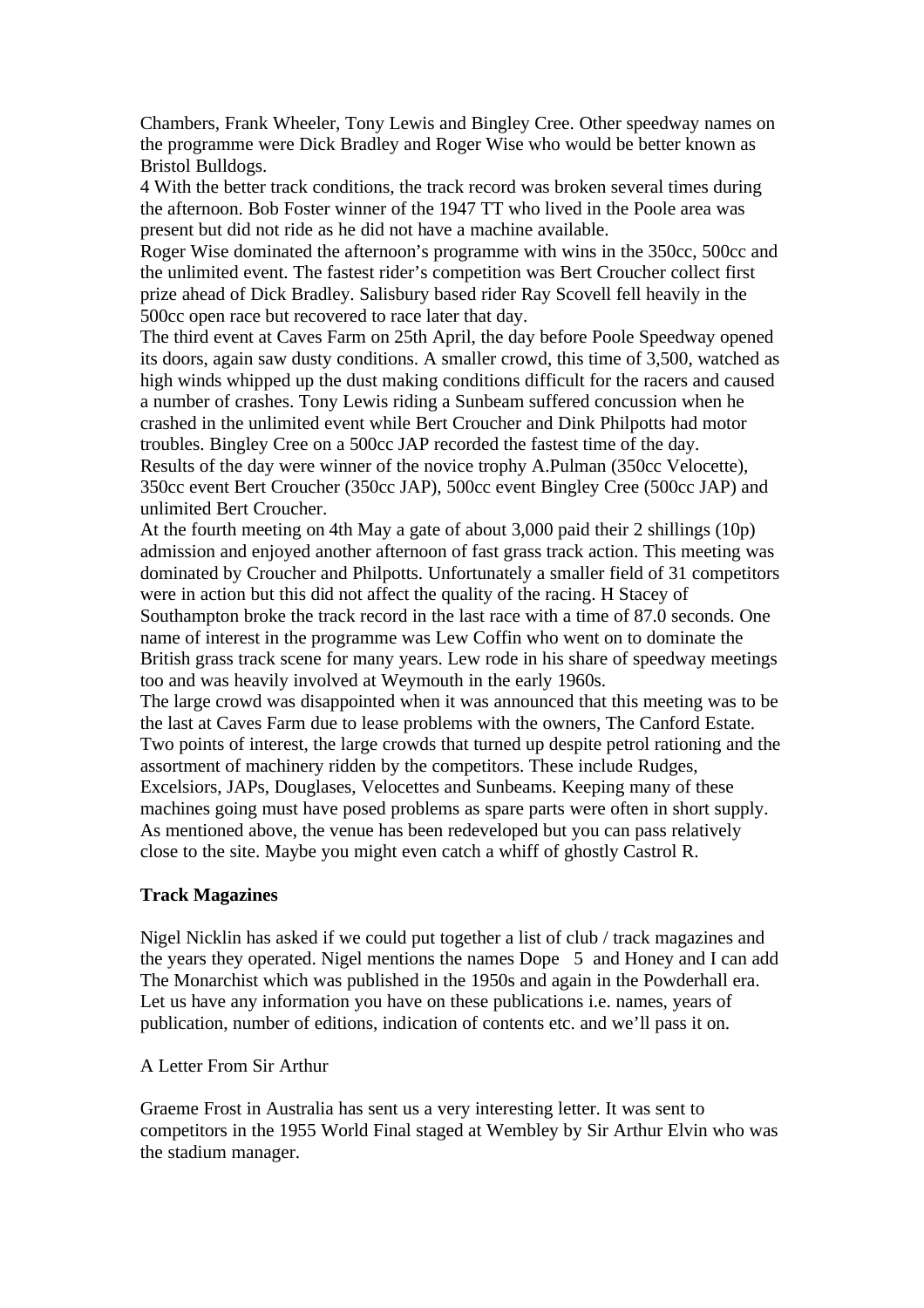Speedway Championship of The World

Thursday, September 15th 1955

I would draw to your attention the following instructions regarding the arrangements on the occasion of the World's Championship Final, to be held here on Thursday, the 15th September:-

Riders must be dressed for Racing in the specific colours provided, and ready in the Pits not later than 7.15 p.m. There will considerable traffic congestion on this occasion, and Riders are strongly advised to time their arrival at the Stadium not later than 6.00 p.m. Tea will be provided in the Stadium Restaurant at 5.30 p.m. for those Riders wishing to take refreshments before the Meeting.

All Machines must be in their allocated positions on the Track near the Starting Line by 7.30 p.m., at which time Riders must be ready to leave the Pits to proceed to the Starting Line for the Introduction Ceremony, commencing with the presentation of each rider to the Chief Guest of the evening, Field Marshal The Rt. Hon. the Earl Alexander of Tunis.

Riders are requested to see that their Leathers and Boots are in a clean condition, and their Mechanics dressed in a White Boiler Suit for this important occasion.

Mechanics will be issued with Pit Passes in the Dressing Room on the night of the Meeting, each rider being allowed one mechanic only, and Officials on duty have been given strict instructions to refuse admission to anyone not in possession of a Pit Pass. Two trainers will be in attendance in the Pits to give assistance required by the Riders.

Two Complimentary tickets for specially reserved seats, and one ticket for the use of your Guest for Supper and Cabaret after the Meeting, are enclosed herewith. You will be issued with a further ticket for Supper and Cabaret during the Meeting.

The Championship Meeting is the "Show-piece" of Speedway Racing, and there will be many present who have not previously witnessed the Sport. In addition, the Meeting is being Televised from 9.15 to 10.0 p.m., and

6 Broadcast from 9.30 p.m. to 10.0 p.m., and will thus be seen and heard by millions of people. It is hoped, therefore, that all riders competing will carry out these instructions implicitly in order that the Meeting can be run off smoothly and efficiently. I am sure I shall have your fullest co-operation in this connection. One of the conditions of Entry into the Championship is that all Machines used by the Riders occupying First, Second and Third places in the Final will be dismantled and measured by Officials of the Speedway Control Board immediately after the conclusion of the Meeting.

Yours sincerely, A.J. Elvin MANAGING DIRECTOR

# **The Lanarkshire Eagles**

The steel town of Motherwell, in what is often referred to as Scotland's black county, had a speedway pedigree that stretched back to the early 1930s but its main flowering took place between 1950 and 1954 when the Black County town played host to the Lanarkshire Eagles. It had a brief flirtation with the sport again in 1957 and 1958 and again, on the revamped location in the early 1970s.

The site in Milton Street had been a derelict colliery spoil heap (or bing in Scottish parlance) and it was transformed into a greyhound and speedway stadium in time for the opening meeting on 14th July 1950.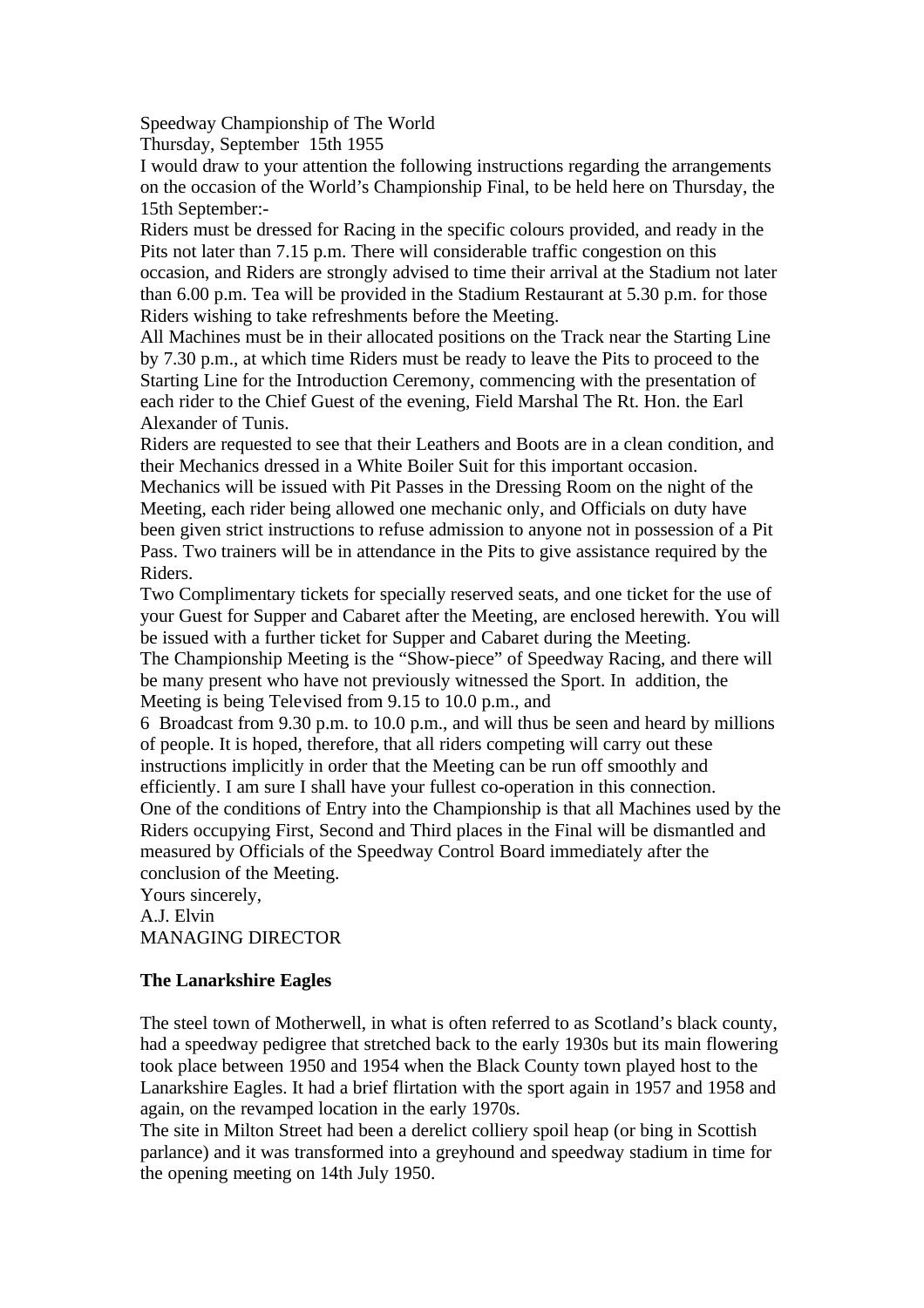A scratch side of Tommy Bateman, Gordon McGregor, Don Lawson, Junior Bainbridge, Ernie Brecknell, Tommy Miller, Jim Blyth and Don Wilkinson raced and beat Newcastle Diamonds 48 - 36.

This heralded a half season of open meetings with the Lanarkshire Eagles racing a string of National League Division Two opponents including Cradley Heath Heathens, Sheffield Tars, Ashfield Giants, Glasgow Tigers, and Edinburgh Monarchs. They also raced sides called the North of England, The Rest and the Scottish Select. The fare included an individual trophy event won by Jack Young, The Gala Cup, and a Best Pairs event won by Noel Watson and Will Lowther.

Team building was high on the agenda and in the opening weeks they signed Noel Watson from Ashfield and Clive Gressor. Clive was seriously injured in his second meeting and never appeared again.

The ambitious Eagles management were set on a place in the National League alongside their Scottish rivals set out their stall by acquiring Ashfield Giant Keith Gurtner before he returned home to Australia. By the start of the 1951 season they had Noel Watson, Keith Gurtner, Danny Lee, Joe Crowther, Stan Bradbury, Gordon McGregor, Bluey Scott and Bill Baird. Bluey would become the darling of the Milton Street fans for his do or die efforts while Bill made history as the only man to race for all four 7 Scottish tracks.

The team opened 1951 with a win over visiting Swedish Lions and repeated the exercise a week later when they dispatched Fleetwood Flyers 46 - 38 in a Northern Shield fixture with Will Lowther and Bob Lindsay in the line up.. Their first away fixture took them to Newcastle where the Diamonds exposed their tail end weakness as Watson, Lowther and McGregor scored all but two of their 32 points and Lindsay, Baird and Scott all failed to score.

Eagles traded matches with Glasgow Tigers before Ashfield's Giants grounded the Eagles with a 45 - 39 win as the long tail was too much for the in form McGregor and Watson to carry. Giants thrashed Eagles at Saracen Park but a home win over Newcastle by the slenderest of margins steadied the ship as April was about to pass into May. Eagles visited the last of the Scottish rivals, Edinburgh but found the North Shield winners elect in no mood to give them any comfort.

Everyone expected Gordon McGregor to blossom but Noel Watson must have been the surprise packet as he grew into a heatleader almost overnight.

May started with their first away win which took place at Fleetwood. However, this win, which featured maximums from both McGregor and Joe Crowther, brought short-lived joy as Monarchs rattled up a 57 - 27 defeat at Milton Street.

Injury had enforced changes with Malcolm Riddell and Harry Andrews being given outings in a side that was still awaiting the return of Gurtner from his homeland. Halifax put Eagles out of the National Trophy with emphatic wins at The Shay and in Scotland before the start of the National League events. Eagles, always looking to strengthen the team, had added Bill Dalton to their squad but despite a sound debut at home and a number of good shows, he was not the top ranker the promotion were looking for.

Eagles made their debut at the appropriately named Blackbird Road Stadium in Leicester on 14th May. Gurtner made his debut with a maximum but Eagles slumped to a 52 - 32 defeat. Away defeats at Halifax and Glasgow White City were to follow and Tigers completed the trio of defeats to take the Scottish Cup tie on aggregate. June started with a home humping by Liverpool but home wins over Walthamstow and Ashfield steadied the ship before they slaughtered Yarmouth 65 - 19. On the road they picked up a point at Fleetwood in a match that was theirs for the taking.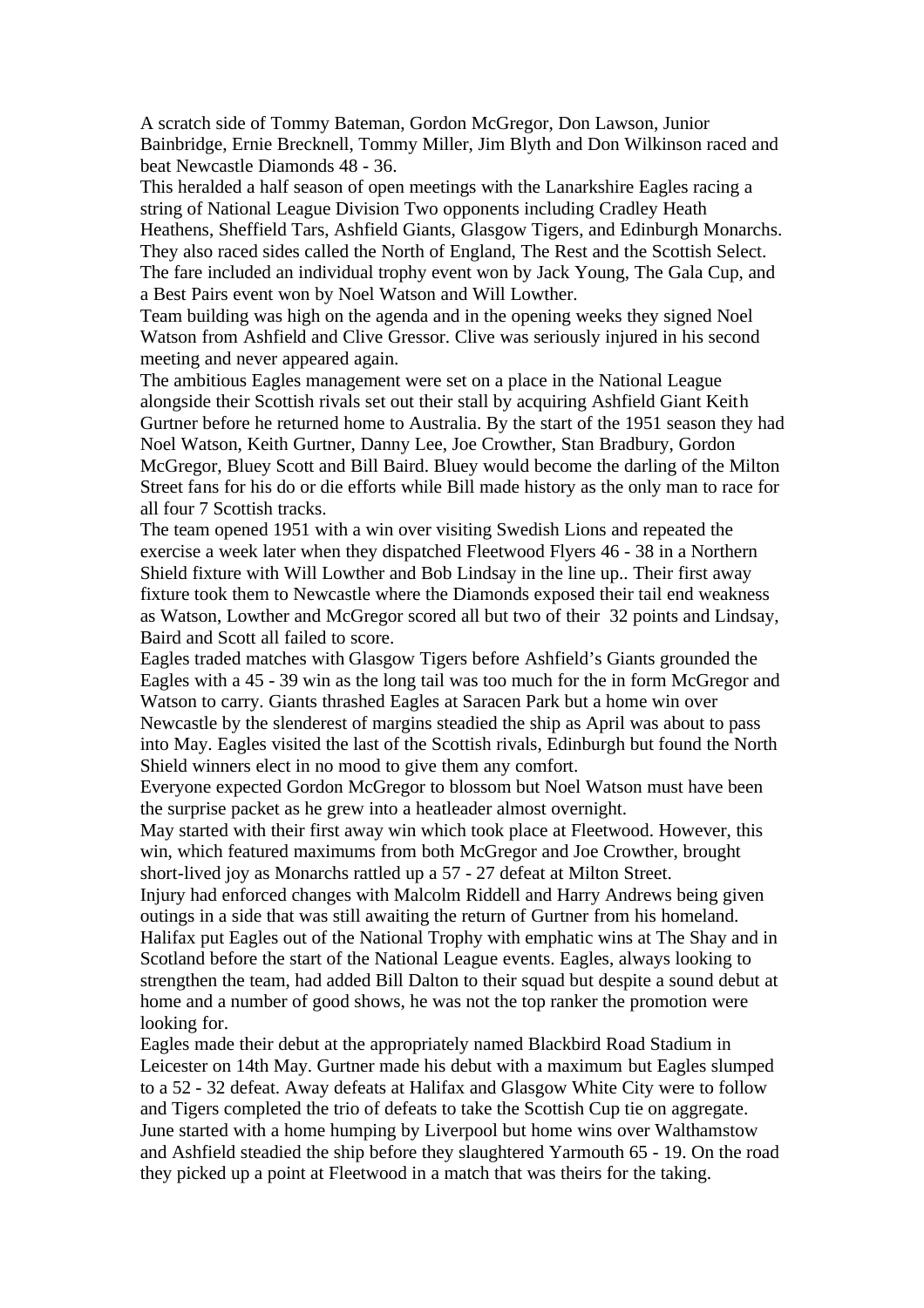A Newcastle team that had not been pulling up trees anywhere else sneaked a win at Milton Street with Derek Close in maximum form for the visitors. What was said in the dressing rooms after the match is open to speculation 8 as Eagles went to Old Meadowbank - a place that had the invincible tag attached to it - and won 48 - 36. It was a team effort and Monarchs had an excuse that their tail end had three virtual novices in the shape of Johnny Oram, Jackie Campbell and Jimmy Cox who scored 1 point between them.

Friday 13th July was lucky for Gordon McGregor as he won the World Championship round ahead of Noel Watson while Joe Crowther tied with Don Cuppleditch on 11. The Jekyll and Hyde Eagles continued with a big win at Stoke, a narrow win over the Americans before defeat at home by a scratch side from the other three Scottish tracks.

So the season went on with home wins and defeats including a big win over Norwich and a defeat by Ashfield who seemed to relish the steel town strip.

The management were well aware of their side's shortcomings and at the end of August splashed out a load of cash to secure Newcastle's Derek Close. Derek made a dream start but fell in his last outing when on a maximum. The teamÕs success on the road was not over as in early September they went to White City and took a narrow 44 - 40 win over the Tigers thanks to yet another solid team display with no individual star efforts. The away points bag was filled even fuller when they paid back Liverpool winning 43 - 41 at Stanley Stadium as Keith Gurtner rose to take the last heat win that gave them the match.

Tommy Miller picked up the big pot - The Skelly Trophy on 21st September with another immaculate maximum. McGregor, Close and Bob Mark tied for runner up spot.

The following Monday Eagles racked up their biggest away win as Derek Close returned to haunt his former club at Brough Park. The 56 - 28 score saw the match won by heat ten as Derek, Gordon McGregor, Joe Crowther and Keith Gurtner all carded double figure scores. Oddly the one time Brough Park specialist Will Lowther scored zero, a score he repeated in the Friday home defeat at the hands of Edinburgh a few days later.

The season ended with home league wins and defeats in the two experimental fixtures staged at Milton Street. The big idea for 1952 was six man sides and a nine heat format event saw a 40 - 13 win by Edinburgh Monarchs while a fifteen heat version featuring select sides branded Lanarkshire Eagles and Glasgow Select also produced a home defeat.

Eagles finished a creditable seventh in the National League Division Two as second best Scottish side behind Edinburgh who were third. Derek Close was top of the averages with Gordon McGregor and Keith Gurtner not far behind him. Noel Watson performed reasonably well in his debut season. Down the field were Joe Crowther, Bill Dalton, Will Lowther, Stan Bradbury and young Aussie Bluey Scott tried hard without a great deal of reward. New Scottish finds Bob Lindsay, Harry Andrews and Scott Hall had their moments. Veteran leg-trailer Danny Lee retired at the end of this injury ruined season. **9**

The squad that had seen out 1951, Bill Dalton excepted, was the nucleus of the 1952 Lanarkshire Eagles. Bob Lindsay would move on after a few early to mid season outings and Joe Crowther would hang up his team leathers although he did try a few times to break back in to the sport in 1953. Towards the end of the season Keith Gurtner moved on to Edinburgh and in his place Johnny Green came from the Monarchs. The moves were two separate transfers, not a rider swap as might appear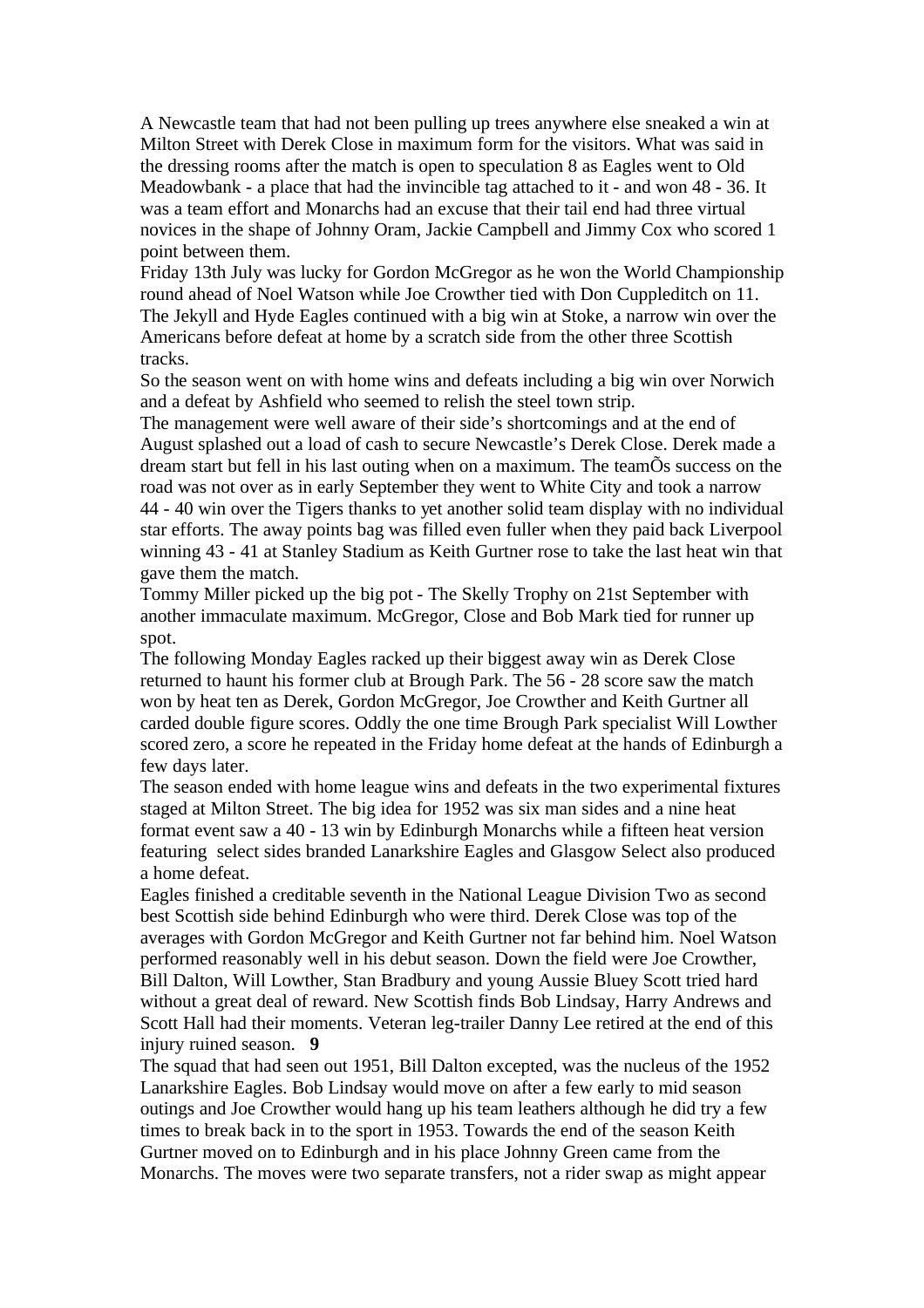on the face of it.

The 1952 season was nothing remarkable and like many sides they traded wins at home with defeats away.

In early May the Eagles won at Oxford then blew it against Glasgow Tigers at home the following Friday. As an act of revenge they went to Saracen Park and cut the Giants down to size with a massive 51 - 32 victory.

Coventry put Eagles out of the National Trophy and the pattern of home wins and away defeats re-established itself. This would last until the end of June when Norrie Isbister's Giants avenged the defeat in Glasgow with 61 - 46 Scottish Cup tie win at Milton Street.

Mid July saw Tigers and Giants take away the National League points in successive weeks then at the start of August Edinburgh took a draw. Another away win at Oxford compensated a little but the benefit was taken away by yet another Giants win in the steel town in mid September when Derek Close was away riding for England at Harringay.

In the run in to the end of the season a further League point was dropped as Coventry nicked a draw in the penultimate home fixture.

On the individual front Tommy Miller won the World Championship round with his usual maximum ahead of Dan Forsberg while Derek Close, Henry Long, Geoff Mardon and Ken Middleditch tied for third. Dick Campbell won the Scottish Riders

Championship round from Don Cuppleditch and Bruce Semmens while Don Cuppleditch won the Skelly Trophy from Ken McKinlay and Derek Close after a run off between three riders who had all scored 14 points. Don had won heat twenty from potential winners Tommy Miller and McKinlay to force the run off.

Motherwell Speedway's other big night was the Scotland v England Test Match staged on 5th September when the home team won 56 - 52 from the Auld Enemy led by Welshman Freddie Williams.

The Novice Championship was won by Glasgow's Aussie Bob Sharp from Ashfield's John Paul and Tammy Woods from Bathgate.

Derek Close made it the third Scottish based Second Division man to make it to Wembley and the World Final following in the footsteps of Ken Le Breton and Jack Young.

The Eagles finished in eighth place as the poorest Scottish side of that season. Derek Close was top man followed by McGregor, Watson, Gurtner, Green, Lowther,

Crowther, Bradbury, Scott, Hall and Lindsay in that order.

**10** In the next issue I'll look at 1953 and 1954. Jim Henry

## **Publications**

Speedway in Leicester -The Pre - War Years

I will admit that I am always more than delighted to see another book on the history of speedway covering the early days of the sport. I can empathise with the author knowing that the have spent hours upon hours checking every possible nook and cranny to get all the facts they can when the horrible truth dawns - IÕll never get all the information I want.

In this very well produced and illustrated book Alan Jones sets out as complete a history of this period for Leicester's speedways as you will ever manage to obtain. Alan provides, for example, an interesting insight into the reasons why the second venue ended up at Melton Road and was known as Leicester or Leicester's Super Speedway. The goings on with the cricket club and the wheeling and dealing are not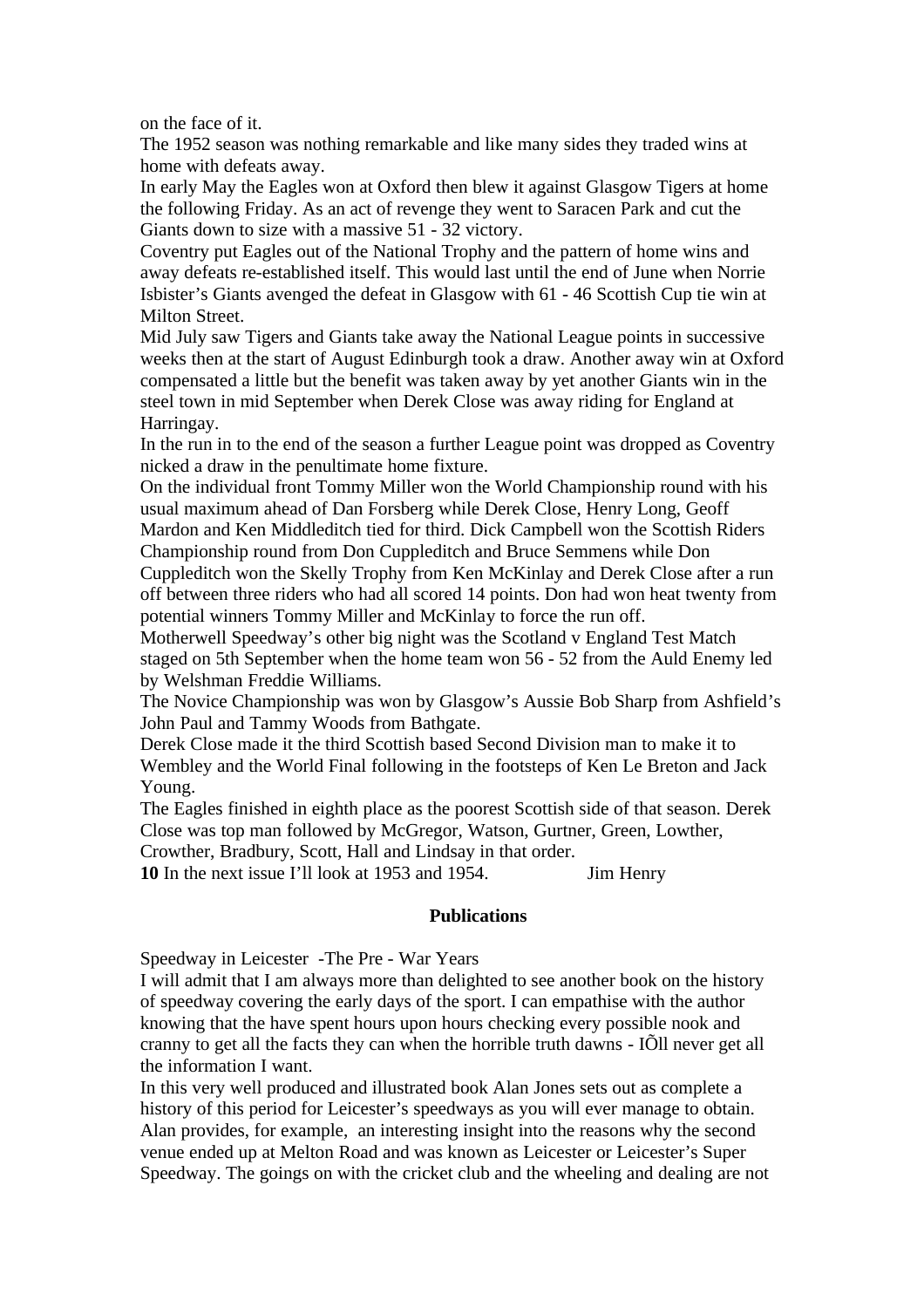what you would normally expect to find in a book on speedway but it makes interesting reading nonetheless. (Can you imagine a speedway track running a fund raiser for a county cricket club now?)

It is not because Alan has given Graham and myself a very glowing tribute in the acknowledgements that I commend this book to you. It is a well researched history and you are commended to add this to your bookcase before all of the copies are snapped up.

Alan is finalising the remaining parts of the history of speedway in Leicester which will be published in a further two volumes. in 2004 and 2005 respectively. Speedway in Leicester - The Pre-War Years is published by Alan Jones and is available priced £14.99 plus £1.50 post and packaging from Alan at 24 Purbeck Avenue, Shepshed, Loughborough, Leicestershire, LE12 9HD.

Phone: 01509 561521 or email on speedwayinleicester@hotmail.com Reviewed by Jim Henry.

Wimbledon Speedway - Two Recent Publications

1. The complete History of Wimbledon Speedway by Ian Perkin - Speedaway Promotions  $£12.00 + £2.50$  P&P and 2. Wimbledon Dons Yearbook 2003 by Ian Perkin Price £7.99 + £1.50 P&P. Available from Dept B, The Speedway Office, Wimbledon Speedway, Plough Lane, London, SW17 0BL. Cheques payable to Ian Perkin.

The resurrection of Wimbledon Speedway was surely one of the most unexpected developments in the recent renaissance of the sport. Even more surprising was the move back into Conference League speedway at the well appointed stadium that was once graced by World Champions.

These two books penned by the current club chairman (and obvious Dons enthusiast), Ian Perkins, nicely compliment each other. The Complete 11 History is a potted history of the famous Dons from 1928 to the events of 2002. A 70 page book cannot hope to do justice to over 70 years of history but this will be a well thumbed reference book which will fill many blanks for the uninitiated and recall memories for those who have attended racing at Plough Lane. It is to be hoped that perhaps Ian Perkin or some other Dons historian will produce a book in the ongoing Tempus series of track histories that has already covered West Ham and Hackney. In the meanwhile, this is a well produced and illustrated book that fills a longstanding gap in the history of one of the big names in speedway.

In contrast, the Dons Yearbook is a 48 page booklet telling of the events of the now (in)famous 2002 season. Ian Perkin relates his own involvement in the rebirth of the Dons along with other players. It is also a meeting by meeting commentary of that first Conference League season. Many readers may feel that such recent publications do not have any place in a speedway history magazine but today's events are tomorrow's history and this will soon become as collectable as many of the handbooks of the forties and fifties that are so sought after by modern collectors. If you had to choose one then go for the Complete History but both will give you a potted version of the story so far. Reviews by Graham Fraser

#### Speedway in the South West

Tony Lethbridge, aka Mr Exeter Speedway, has pulled together a history of tracks from Poole along the South Coast down to Land's End in a very readable book which has been published by Tempus Publishing Limited. Tony's love of Exeter cannot be hidden. It is clearly reflected in the cover photograph of Ivan Mauger in his days as a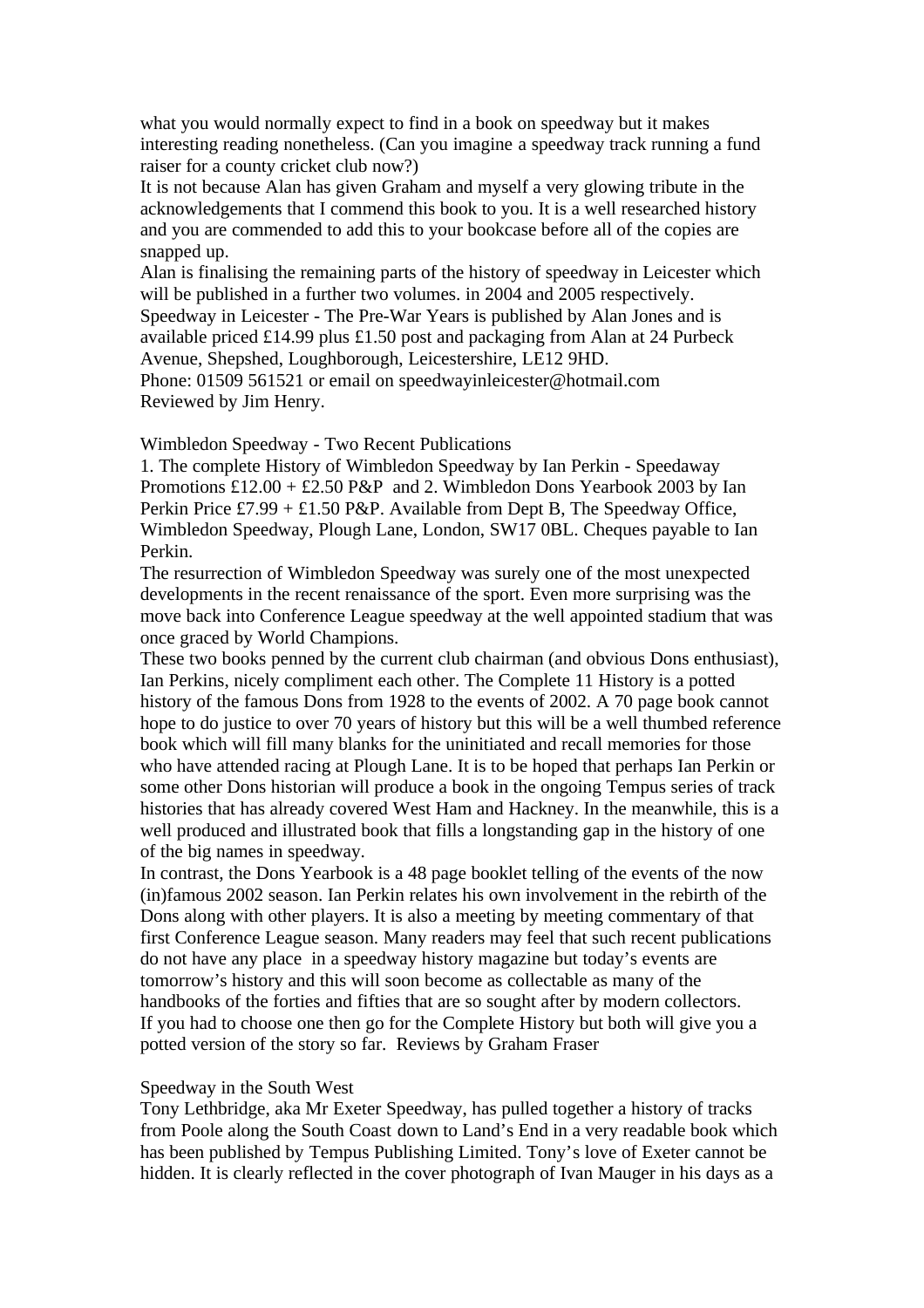Falcon and the green and white on the title page. However he also gives Plymouth, St Austell, Poole, Ringwood, and Weymouth a very fair crack of the whip so it is not overly Exeter orientated.

For the purists and book collectors the Exeter section is a distillation of Tony's excellent publications to date on that track and but the rest was new to me in such a comprehensive form.

The book has loads of photographs and programme covers including the unusual 1955 Weymouth programme with the "Scorcher" sliding the wrong way round. I admit to have been saddened to see so many riders featured who, through track tragedies, are no longer with us, but, on the positive side, it makes sure that we don't forget them The Weymouth section is timely as a new track should be up and running by the time you read this. Welcome Back Weymouth.

As with all Tempus books it is a well produced publication and adds to coverage of UK by the series. The book is available from Tempus at The Mill, Brimscombe Port, Stroud, Gloucestershire priced £14.99 plus postage 14 and packing.

Reviewed by Jim Henry

### **Jack The Giant Killer**

In a recent edition I looked at the meteoric rise of Tommy Miller. In this edition, thanks to the help of Edinburgh guru Mike Hunter, I look at the first year exploits of Jack Young.

There is no doubt that Jack burst onto the British speedway scene in the most impressive way possible. The former market gardener from Adelaide arrived in Scotland in 1949 to ride for Edinburgh Monarchs on the recommendation of veteran Aussie Clem Mitchell.

Jack's first match was on Saturday 2nd April at Old Meadowbank in Edinburgh when Monarchs raced newcomers Glasgow Giants in a National League Division Two match. Jack won his opener in heat 3 from team mate Bill Baird, fellow Aussie new man Merv Harding and Rol Stobart in a time of 72.6 seconds. In his next, heat 6 he set a new track record of 68.0 seconds from Ken Le Breton, Baird while Maurice Stobart fell. Heat 9 was another Young victory. This time he beat Alec Grant, Baird and Norman Evans in an even faster time of 67.6 seconds. In his final and maximum clinching race he headed young Edinburgh rider Don Cuppleditch, Aussie Jack Martin and Peter Lloyd in a time of 70.6.

The second half saw Jack win heat one of the Scratch Race from Grant, Cuppleditch and Le Breton who is recorded as falling. this victory was taken in a time of 69.2. The new Aussie phenomenon took the Final from mentor Clem Mitchell, Harding and Edinburgh's Eddie Lack in 69.2.

The next part is legend - the new star was hospitalised because of appendicitis and he missed the rest of April.

Jack came back against Southampton at home on Saturday 7th May and proved his opening performance was no fluke as he scored another 12 point maximum. The performance was repeated against Newcastle on 14th May to make it 18 wins out of 18 starts.

The Edinburgh fans next saw Jack on Monday 23rd May when he only managed 4 paid 5 in his two completed rides against Norwich. Injury at Newcastle had ruled him out and he was probably still carrying that injury. He won his first then ran a third behind Syd Littlewood and Dennis Parker before pulling out of the meeting following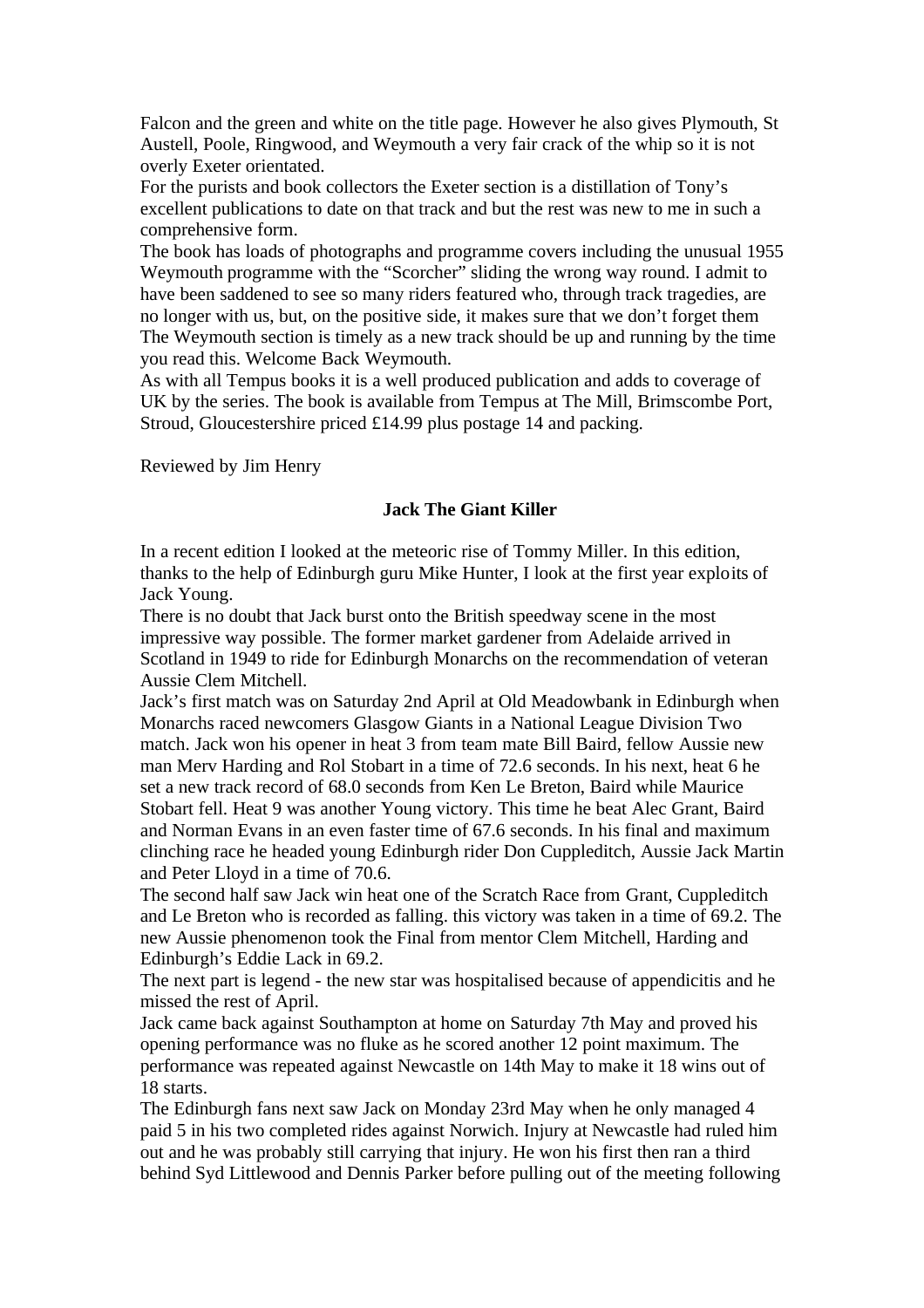a retiral from heat 9.

Jack missed the next and returned on 4th June against Sheffield. This time he suffered an engine failure first time out, ran a couple of lasts then nabbed a second behind Bruce Semmens to score 2. In his first league away match at Coventry on 6th June he scored 6 and at Fleetwood on the Wednesday he only managed 4. Had the wheels come off the bogie?

The answer was an emphatic no! Jack came back to form to win the World Championship round at Old Meadowbank on 11th June with a 15 point maximum meeting winning performance.

Jack's next outing was at Glasgow Ashfield on 14th June when he scored[15 7 paid 8. This was followed by 10 at Cradley Heath three days later and 11 at home against Walthamstow on Saturday 18th June when Charlie May headed him in his opening ride. May repeated the dose in the second half final.

Sheffield on 18th June yielded 11 a score repeated two nights later at home against Ashfield when enigmatic Aussie Keith Gurtner was the only man to beat him. He beat Ken Le Breton 2 -1 in the Scottish Match Race tie.

Walthamstow on 27th June saw Jack score 5, bike problems yet again holding him back. Fleetwood two nights later added 9 paid 10 to his tally and in the return National Trophy at home he posted a further 16 paid 17 as Norman Hargreaves thwarted the maximum with a last heat win.

In Jack's next home match against Sheffield he took 9 paid 10 giving second best to Tommy Allott and Len Williams and trips to Newcastle and Glasgow the following week added 5 and 4 respectively.

Newcastle caught Jack back at his best on 16th July as he scored another maximum. Dick Campbell, who also scored a maximum in the match beat Jack in the trophy final. Sheffield were next to see Jack's back wheel and fellow Tigers, Glasgow were given the same treatment a week later on 23rd July as he cleaned up the meeting. Only Ken Le Breton had the beating of Jack on 26th July as he posted a score of 11 and Jack Arnfield (twice) and Eric Williams were the only ones to beat him at Cradley Heath three nights later.

Jack closed July with 8 in the foursomes at Old Meadowbank when a fall in his opener and Gordon McGregor deprived him of points.

The Aussie started August with 8 paid 9 at Coventry on the 1st before he had a run of three maximums at home against Cradley (6th), away versus Glasgow Tigers in challenge at Ashfield (9th) and home versus Southampton (11th).

Walthamstow's Jim Boyd shoved Jack back to third as he dropped his only points to a Wolves rider on 20th August and Les Hewitt (Coventry) took the solitary point from Jack at home on 27th August.The away trips the following week saw Jack collect 10 at Walthamstow's Chingford Road track (29th) and 3 at Southampton (30th) when a second race fall took the wind out his sails. Tricky Bristol (2nd September) was another low score as Jack could only manage 3 paid 4 in a Monarchs 24 - 60 drubbing by the rampant Bulldogs team who were thrashing all comers at the Knowle Stadium. Jack missed out on the return but came back on 10th September to record a maximum against Fleetwood.

The following week Jack won the first of his three Scottish Championships with a splendid 15 point maximum.

Next up were Norwich and on 19th September the new Scottish champion 16 scored 11 paid 12. Two days later Norman Hargreaves proved the master of Fleetwood as he beat Jack twice to leave him with 10 and a Sheffield the next evening Jack ran four straight seconds to take 8.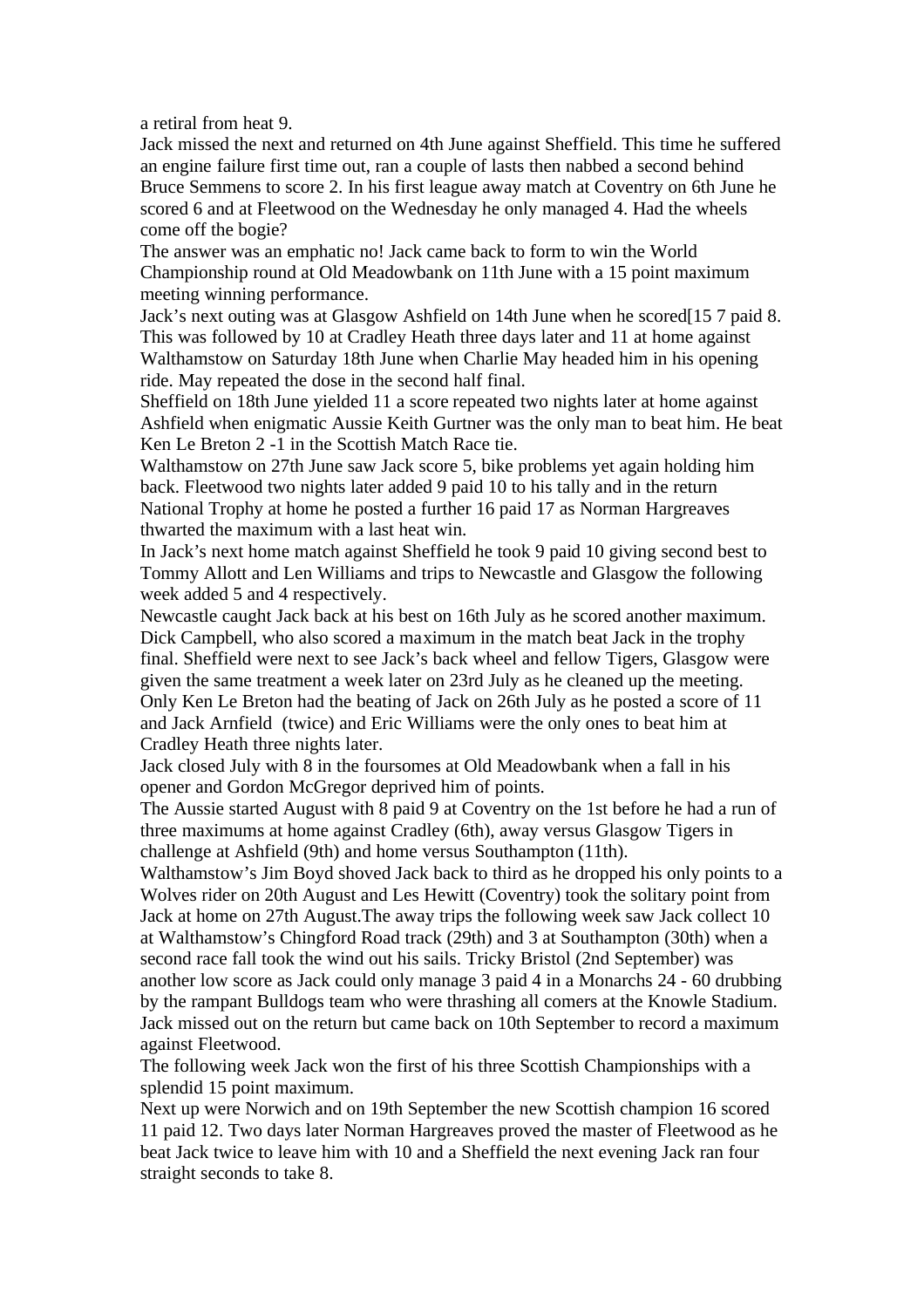The big test of the season came on 24th September when First Division West Ham, a team Jack would join in 1952, came visiting. Only Fred "Kid" Curtis could beat Jack as he collected 11 in Monarchs 45.5 - 38.5 win over the side that contained other notables such as Aub Lawson, Malcolm Craven and Wally Green.

JackÕs last appearance of the season for Monarchs was on Saturday 1st October in Monarchs win over a Glasgow and Sheffield Tigers Select. He finished his season as he had started, with a maximum in the match and a second half trophy victory. There is no doubt that Jack burst on the British speedway scene like a rocket and ended the season as the brightest newcomer. He represented his native Australia in the high powered England - Australia tests and was Scottish Match Race Champion. He narrowly missed on progressing to Wembley in a tough qualifying process. Jack would go on to even higher heights for Monarchs in 1950 and 1951 culminating with his World Championship win in 1951.

However he did have a few poor meetings which are not part of the legend. Still, the poor meetings were fewer than the good ones. **Jim Henry**

(Note: The Editors would be pleased to publish articles on the other star newcomers like Graham Warren if anyone feels included to pen them.

## **Aussie Web Sites**

Brian Darby in Australia has a prolific number of web sites which are all worth a look for the photographs alone.

www. vintagespeedway.homestead.com www.justsolos.homestead.com www. vsra.homestead.com (this one has a few links to rider sites including Buck Ryan and Gordon Gausco which have some cracking photographs) www.speedwayroyle.homestead.com www.speedwaypics.homestead.com

#### **Pre-War Tamworth**

Roger Beaman, has sent in information about the pre-war Tamworth venue. Roger has located the track as being east of the A4091 Fazley Road south of the entry to Crutchley Road and north of the roundabout access to Willowbank. The track was in a field next to a pond / pool and this caused the ground to be boggy and could explain why so many meetings were called off when the weather turned for the worst. The track was run by two brothers by the name of Butler who Roger 17 believes also rode for Birmingham and Liverpool / Belle Vue Merseysiders. (Alan and Maurice ? had Belle Vue connections.)

Notes in the programme for the Boxing Day meeting at Birmingham in 1937 written by Arthur Westwood state that he had taken over rights to use the Mile Oak track just outside Tamworth and that he would use the track as a training track for Birmingham Juniors, starting in February 1938. Roger has yet to unearth any details of meetings staged following this take over.

Subsequent to penning this article Roger contacted Alan Butler who recalled how he and others built the Mile Oak track on scrub and woodland land belonging to his brother-in-law Jack Maulton. The exercise took many weeks and hundreds of tons of ashes from a relatively local stoneware pipe manufacturer.

The track was originally built for their own amusement but it attracted local enthusiasts and local inhabitants who wanted to see what was going on. This meant that they had to build a safety fence and with it came more formal action.

Alan went on to ride for Birmingham, Liverpool, Belle Vue, Stoke and Edinburgh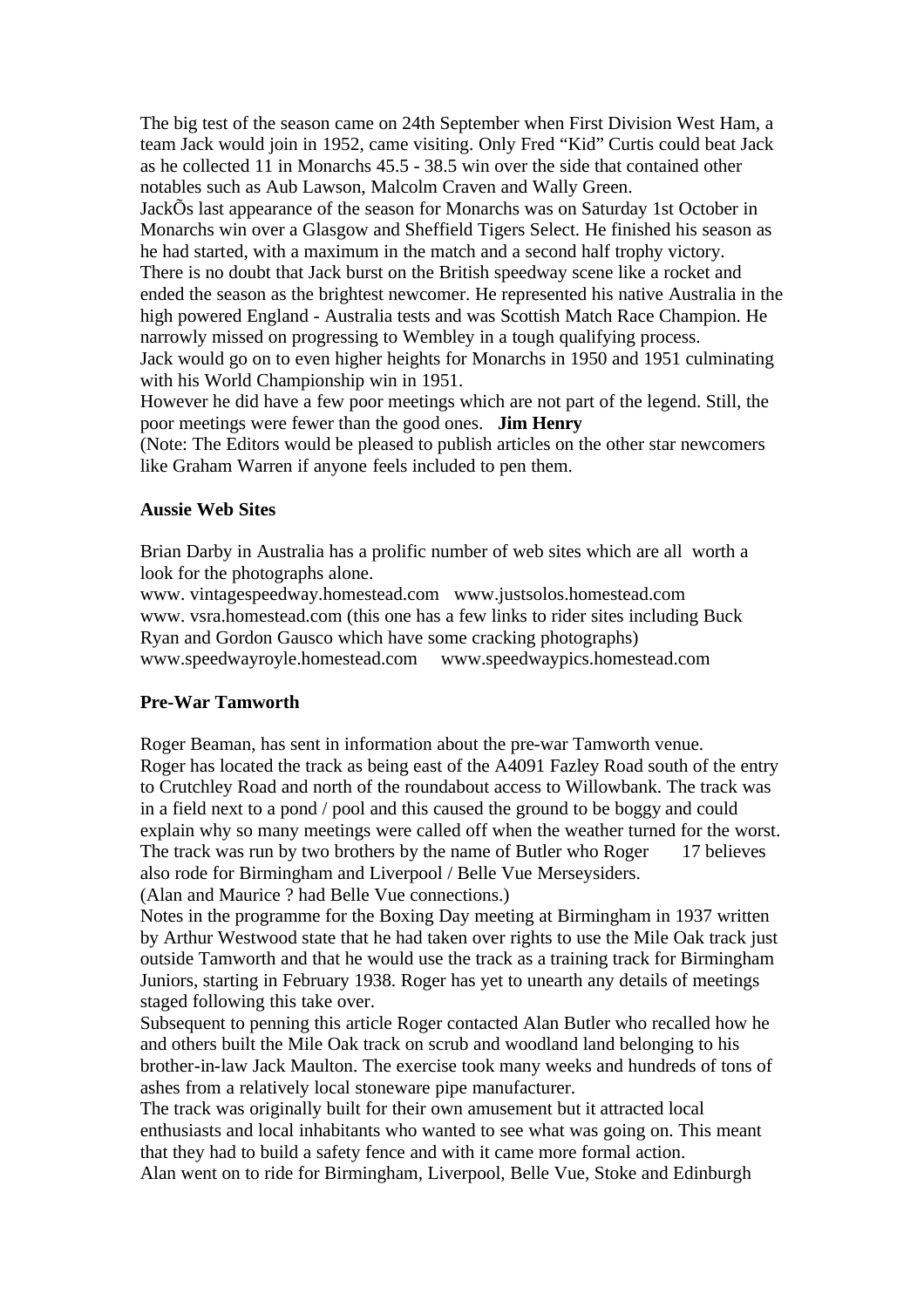Marine Gardens. Alan suffered a wartime injury which severely damaged his leg and ruled out riding again after the war. He did toy with the idea of racing at the Tamworth track at Fazley but, after a brief trial, did not pursue the sport further. (I wrote to Alan Butler when I was compiling the History of Edinburgh Speedway Part 1 The Marine Gardens Years. Alan gave a number of insights into his time in Edinburgh including an amusing tale about him taking a stretcher ride to the pits, not because he was injured, but because he had torn the seat out of his riding trousers and did not want his embarrassment to show. Jim Henry)

### **Lea Bridge 1934**

Alan Bates form Folkestone has been researching this interesting London venue and sent in the following item.

During the 1933 season the name of the team that rode at Lea Bridge was called Clapton, but for the 1934 season the management transferred the whole set up over to Harringay. Freddie Mockford, the New Cross promoter took over the Lea Bridge track and ran a team under that name again. He signed up Dicky Case, Squib Burton, Dusty Haigh, Chun (not Chum) Moore, Jack Bibby, Eric Blain and Steve Langton. The first match took place on Wednesday 11th April. It was a challenge against a side named The Rest and was won by Lea Bridge by 28 - 25. Dicky Case 8 and Squib Burton 7 topped the home scorers while Vic Huxley 18 was the best for the opposition with 8.

The opening league match was on April 18th at home to Birmingham and Lea Bridge got off to a good start with a 31 - 12 victory. Case 8 and Burton 7 were again the pick of the home side.

The following week however it was a totally different story. Belle Vue came to Leyton and thrashed Lea Bridge by 32 to 18. Frank Varey and Max Grosskreutz both recorded maximums and Case was the only home rider to win a heat.

The first away match, on April 30th, resulted in a 23 - 31 defeat at Wimbledon. Oddly this match did not feature any 5 - 1s. Vic Huxley 9, Gus Khun 8 and Claude Rye 8 scored most of the Wimbledon total while Case and Haigh with 7 each kept the visitors in the picture for most of the match.

After these two setbacks Lea Bridge got back to winning ways at home to Plymouth on May 2nd with a 28 - 25 success. There was only one point in it prior to the last heat but Case took the all important win to secure the victory and complete the first maximum for the Bridge. Dusty Haigh scored 8 and was only beaten by Plymouth's Jack Sharp who himself scored 8.

On 9th May Lea Bridge were plagued with bad luck in the home local derby with West Ham. They trailed the Hammers by one point with two heats to go when both Chun Moore and Squib Burton both fell in heat 8. This presented the Hammers with a 5 - 0 and effectively gave them the match.

Tiger Stevenson 9 and Tommy Croombs 8 were the best for West ham and once again it was Dicky Case who was top for the home side with 8.

Another defeat was sustained at Belle Vue on May 12th by 21 - 33 although there was only 6 points in it with three heats to go. Case won two heats and Aces Bill Kitchen recorded a paid maximum.

At Birmingham on May 15th Lea Bridge, without Case, got off to a great start with a 5 - 1 win in the first heat. However two 5 - 1 wins in the next three heats gave the Brummies the lead they stretched to a 31 - 23 victory. Les Wotton notched a paid maximum for Birmingham.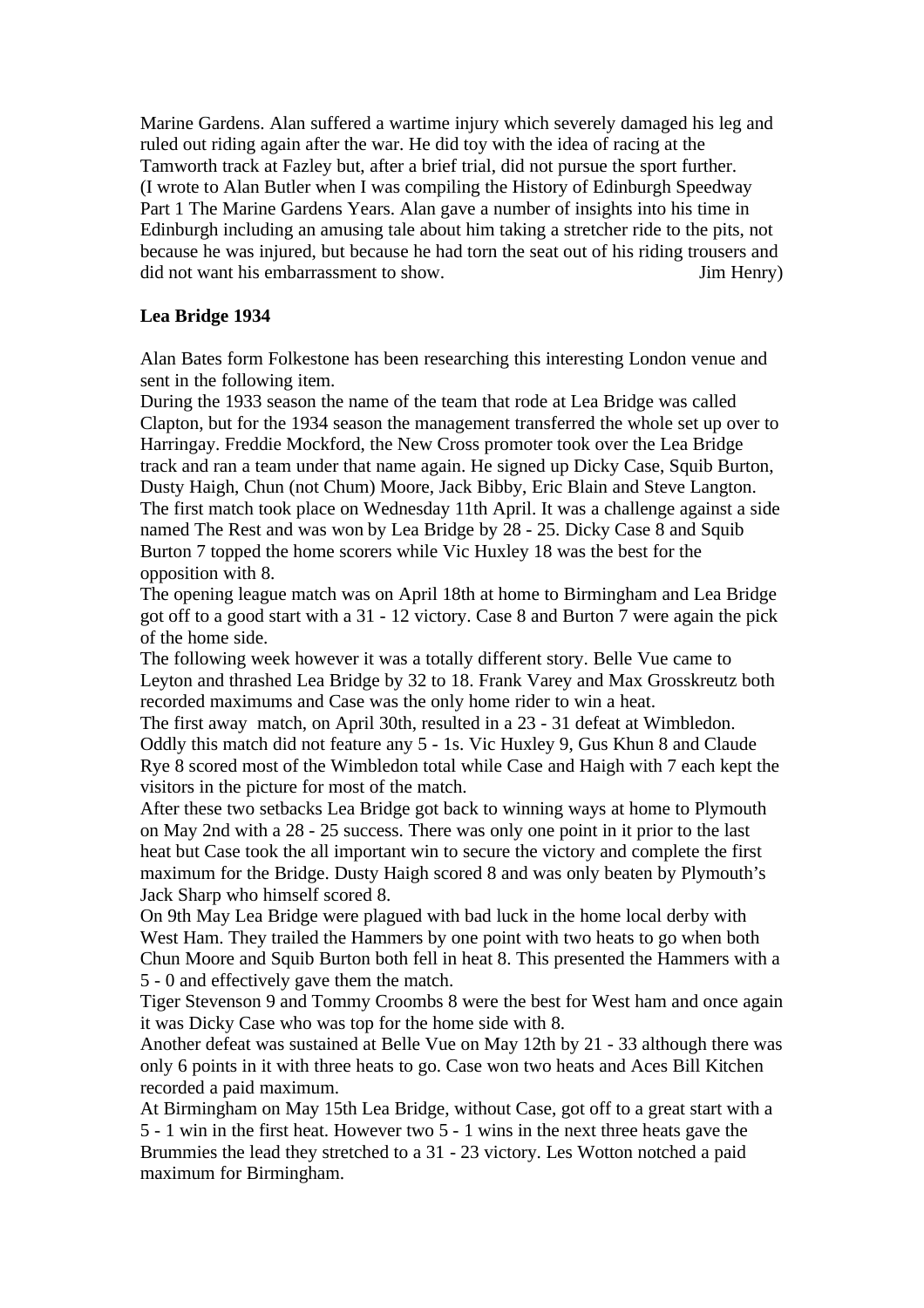A fourth successive defeat came at the hands of Wimbledon at home on 16th May by 23 - 31 when Burton topped the Lea Bridge scores with 8. There were plenty of falls and exclusions for Lea Bridge at home to New Cross on May 21st when the visitors gained a runaway win by 33 - 18. Clem Thomas had most of his teeth knocked out in a heat 2 fall and Squib Burton was unable to ride again after a crash in heat 6. Lea Bridge could only track one rider in the last heat. Case was again top scorer with 7 while Ron Johnson and Stan Greatrex gained paid maximums for New Cross. The following Wednesday in the return match, Lea Bridge received an even bigger thrashing in front of a large crowd at Old Kent Road by 16 - 38. They lost seven of the nine heats and suffered four engine failures and three falls during the evening. Dicky Case was the only visiting heat **19** winner as Tommy Farndon notched a maximum for New Cross and both Stan Greatrex and Joe Francis recorded paid maximums.

After six league defeats in a row there was at last a success in the away National Trophy 1st leg at Plymouth on Tuesday May 29th. In the early heats both sides had spells in front but, after Plymouth gained a 5 - 0 in heat 11 and a 5 - 1 in heat 12, they led by 38 - 32 with six heats to go. Amazingly Lea Bridge then put up a tremendous fight and gained three 5 - 1s and two 4 - 2s in the last six races to win by 57 - 49. Case won five of his six races to score 15 and received good support from Chun Moore with 12 and Squib Burton with 10. Phil Hart 14 and Jack Sharp 13 topped the Plymouth score chart.

The jubilant Lea Bridge team returned to Leyton the next day and defeated Birmingham 29 - 25 in a league encounter, but there was another poor crowd. Case notched his second maximum of the season. At Harringay on June 2nd there was a complete change of fortunes as Lea Bridge were thrashed 18 - 35. Four of their riders suffered falls in the match which saw Jack Parker score a maximum and Norman Evans score a paid 9 for the home side.

The return National Trophy match with Plymouth on 6th June did not take place as the visitors had temporarily closed down and Lea Bridge progressed to the next round. In place of the tie the promotion staged a challenge match between Essex and The Rest which resulted in a win for the "County" by 29 to 25. There were plenty of star riders in action with Vic Huxley scoring a maximum for The Rest while Case was top scorer for Essex with 8.

Top man Case was the only Lea Bridge rider to trouble West Ham at Custom House on 12th June when Hammers gained a comfortable win by 33 - 21. Dicky scored 8 as did home men Tiger Stevenson and Tommy Croombs.

It was decided that due to poor attendances the race night be changed to Fridays but the last of the Wednesday fixtures at the Bridge did attract a large crowd for the visit of neighbours, Harringay. The visitors won convincingly by 33 - 19 when all of their riders scored at least 5 points each. Once again it was Case who excelled with 8, losing only to Phil Bishop.

Plymouth reopened and celebrated with a win over Lea Bridge 29 - 22 on June 19th, this despite another maximum by Dicky Case. Both Wally Hull and Chun Moore were taken to hospital after a triple crash in heat 2. This left Lea Bridge with only one rider in heats 5 and 8. More bad luck dogged Lea Bridge two nights later at Wembley when engine failures and exclusions gave the Lions two 5 - 0 heat wins in a 35 - 17 victory. Despite his team mate's misfortunes, Case collected a maximum.

20 The second round of the National Trophy saw Lea Bridge drawn against Wimbledon and the first leg took place at Plough Lane on Monday 25th June. Lea Bridge did well in the early races with 5 - 1s in heat 4 and 5. They were only four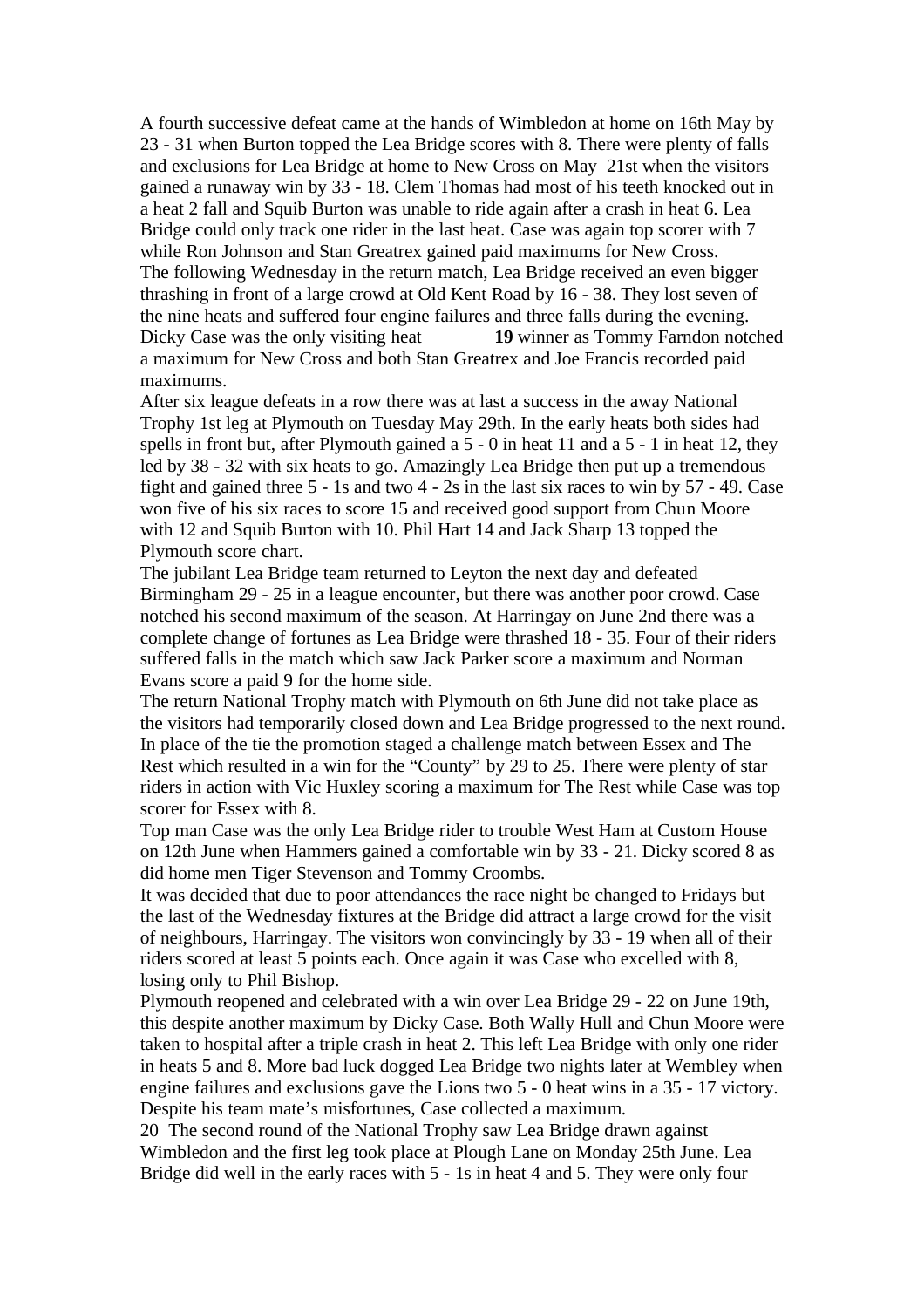points behind after seven heats but then the Dons got into their stride with seven successive heat wins. The last two heats were won 5 - 1 by the Dons and they ran out winners by 67 - 38. Claude Rye scored 18 and Geoff Pymar added 14 to the home side's total. As usual it was Dicky Case who performed best for Lea Bridge with 13 points.

A better crowd turned out at lea Bridge for the second leg on Friday 29th June and they saw their team win by 60 - 47. This was nowhere good enough and they lost on aggregate by 98 to 114. Dusty Haigh recorded an 18 point maximum and Dicky Case scored 16 paid 18. Wimbledon could only manage five heat winners.

At Hall Green, Birmingham, on 3rd July, Lea Bridge looked set for their first away league win of the season as a 5 - 1 in heat 6 and a 4 - 2 in heat 7 put them 23 - 19 up. However Birmingham snatched victory by 28 - 26 thanks to a 4 - 2 and a 5 -1 in the last two heats. Case made it three league maximums in a row.

On Friday 6th July, Lea Bridge staged the Essex Open Championship with twelve Test Match riders on show. Once again there was a disappointing attendance and it was stated in the local press that the track looked doomed unless crowds improved. Ron Johnson won the Championship after a run off with Max Grosskreutz and Tiger Stevenson and in doing so set a new track record of 83.4 seconds.

It was back to league action on Saturday 7th July at Harringay when another heavy defeat was sustained by 20 - 34 despite Dusty Haigh with 8 and Dicky Case 6 each winning two races. Top scorer for the Harringay side was Norman Parker with 8. Friday 13th July was a bad night for the Bridge as they unexpectedly lost at home to Plymouth in a league match by 22 - 31. Frank Pearce scored a maximum for the visitors and Lea Bridge only provided three heat winners. Negotiations about a move to Walthamstow were now taking place, but many locals were up in arms about the levels of noise.

The following Friday another home defeat was suffered, this time against Wembley by 23 - 31. Case 8 and Haigh 7 rode very well again but top man on the night was Ginger Lees who scored 9 for the Lions.

On Tuesday 24th July Lea Bridge gained revenge on Plymouth for the home defeat eleven days earlier by winning down at the Devon track by 28 - 25, thanks to a last heat 4 - 2 by Dusty Haigh and Steve Langton. Chun Moore was top scorer for the Londoners with 8 which was his only decent league score of the season. Plymouth's Jack Sharp notched a maximum.

Thursday 2nd August proved to be the last time that Lea Bridge rode under that name in 1934, for soon after losing the league match at Wembley by 21 - 32 the whole set up was transferred to Walthamstow. Ginger Lees 21 scored a maximum for the Lions in a match of many spills. Wembley were only one point in front after heat 5 but they then won all the other heats. The final league record was transferred to Walthamstow. It read Raced 22 Won 4 and Lost 18.

Dicky Case had an impressive record in the 21 league matches that he rode in. His 152 points worked out at an average of 7.24 per match. Of his 63 rides he won 39 and was second in 15 and only unplaced 4 times, two of which were falls. Dusty Haigh was next best with 123 points and he was the only ever present. Squib Burton was the real disappointment as he won only 6 league races from his total of 70 points in 18 matches.

#### **Corrections**

The address for Bruce Harrison in Australia is Garvey Road. Sorry Bruce.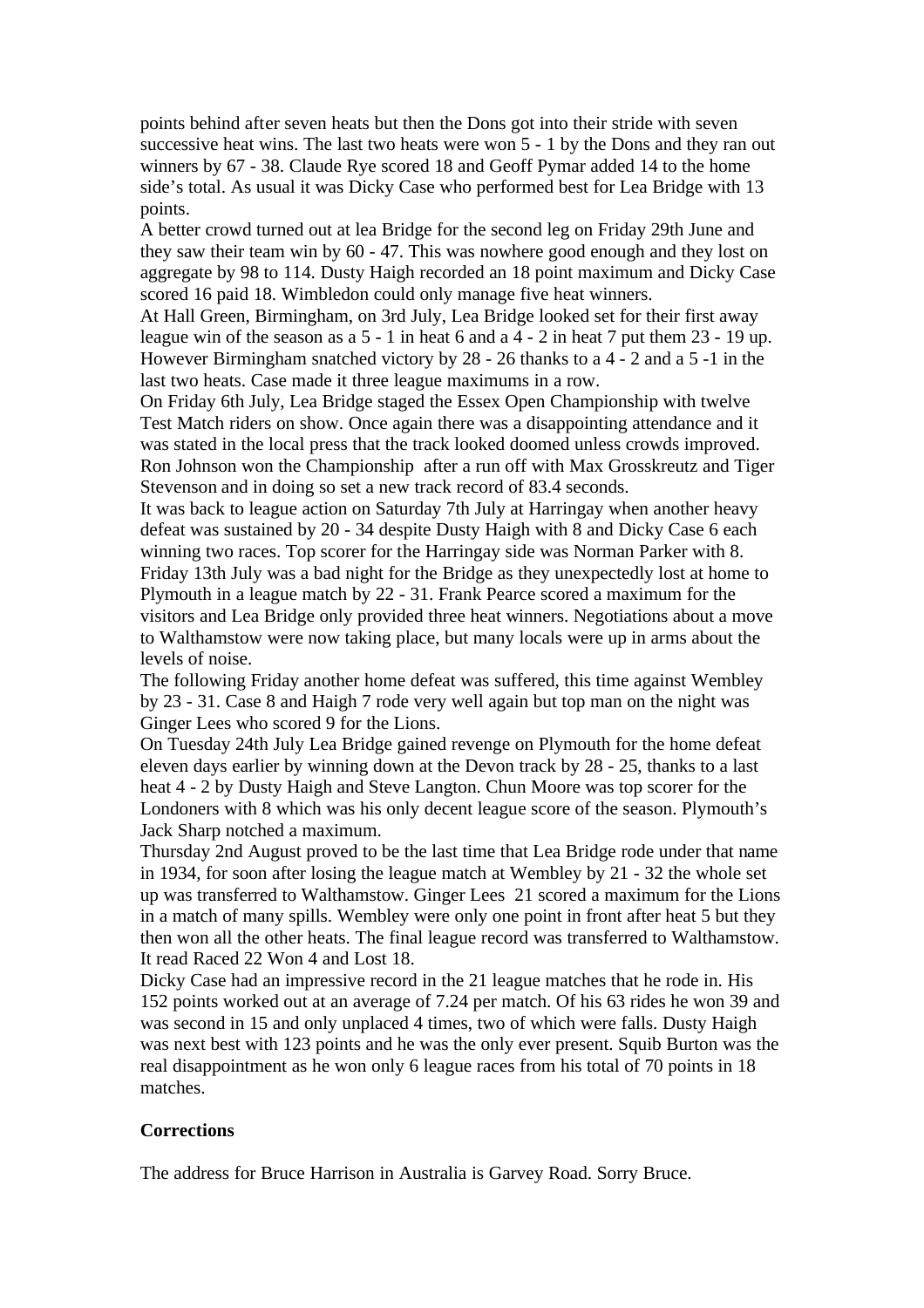The edition number was wrong on the last one - again sorry for that. I've also to apologise for repeating cigarette card info. Jim Henry

## **Competition**

Fred Paul, from Cornwall was the lucky winner of the prize draw for the book 'Speedway in the South East'. Fred's entry was drawn form a field of 10 entries at Armadale Speedway on 18th July. Thanks to everyone who took part.

## **Newsplan**

A good few years ago the British Library set about building a database of newspaper holdings in libraries, with publishers and in private collections. The findings of the exercise have been partially published and they should help you locate copies of publications you wish to consult. In the following section we start serialisation of the information as published for speedway locations. We would, however, suggest that you check on the current day availability before embarking on any trips to consult items we list.

We start with an extract from one of the volumes "Report of the Newsplan Project in Yorkshire and Humberside March 1988 - June 1989". Author Norman Parkes. Published by The British Library.

Barnsley Chronicle and South Yorkshire News 1928 onwards. [Barnsley Chronicle Office & Barnsley Library]; Bradford Observer 1928 onwards [Bradford and Argus Office 1945 - 1956 & Bradford Library 1928 - 1956]; Darlington and Stockton Times [Northallerton Library 1969 - June 1973. 1974 - 1979 & July 1986 onwards]; Doncaster Evening Post [Doncaster 22 Library 1969 - 1970 \* may have pre-war too]; Doncaster Free Press and Courier of Coming Events [Doncaster Library 1969 - 1970]; Eastern Morning News (Hull) [Hull Central Library 1928 - 1929]; Evening Courier (Halifax) [Halifax Central Library 1928 - 1966. 1967 onwards & Halifax Courier Office]; Evening Gazette (Middlesbrough) Northallerton Library 1970 onwards]; Evening News and Hull Daily Express [Hull Central Library 1928 onwards]; Evening Post (Leeds) [Leeds Central Library 1928 & Doncaster Public Library 1928 - 1962]; Football Courier (Halifax) [Halifax Central Library 1928 - 1939]; Halifax Courier [Halifax Central Library 1928 - 1967 & Halifax Courier Office 1928 - 1967]; Huddersfield and Holmfirth Examiner [Huddersfield Central Library 1928 - 1929]; Huddersfield Citizen [Huddersfield Polytechnic (may have new name now) 1928 - 1929]; Huddersfield Daily Examiner [Huddersfield Central Library 1928 - 1929]; Hull Daily Mail [Hull Central Library 1928 onwards]; Hull News [Hull Central Library 1928 - 1930]; Hull Sentinel [Hull Central Library 1928 - 1963]; Hull Star [Hull Central Library 1980 - onwards]; Leeds Guardian, Armley and Wartley News and Pudsey Advertiser [Leeds Central Library 1932 - 1958]; Morley Observer and News [ Morley Library 1928 - 1984]; New Leeds News [Leeds Central Library 1928 - 1946]; Pudsey Times [Leeds Central Library 1928]; Rotherham and South Yorkshire Advertiser and District Gazette [Rotherham Library 1932 - 1040 & South Yorkshire Times Office 1928 - 1933. 1935 - 1940]; Scunthorpe Evening Telegraph [Scunthorpe Library 1970 onwards]; Scunthorpe Star [Scunthorpe Library 1970 onwards]; Scunthorpe Target [Scunthorpe Evening Telegraph Office 1983 onwards]; Sheffield Daily Telegraph [Sheffield Central Library 1928 - 1986]; Sheffield Free Press [Sheffield Central Library 1933 - 1934]; Sheffield Independent and Commercial Register [Sheffield Central Library 1928 - 1938]; Sheffield Journal [Sheffield Central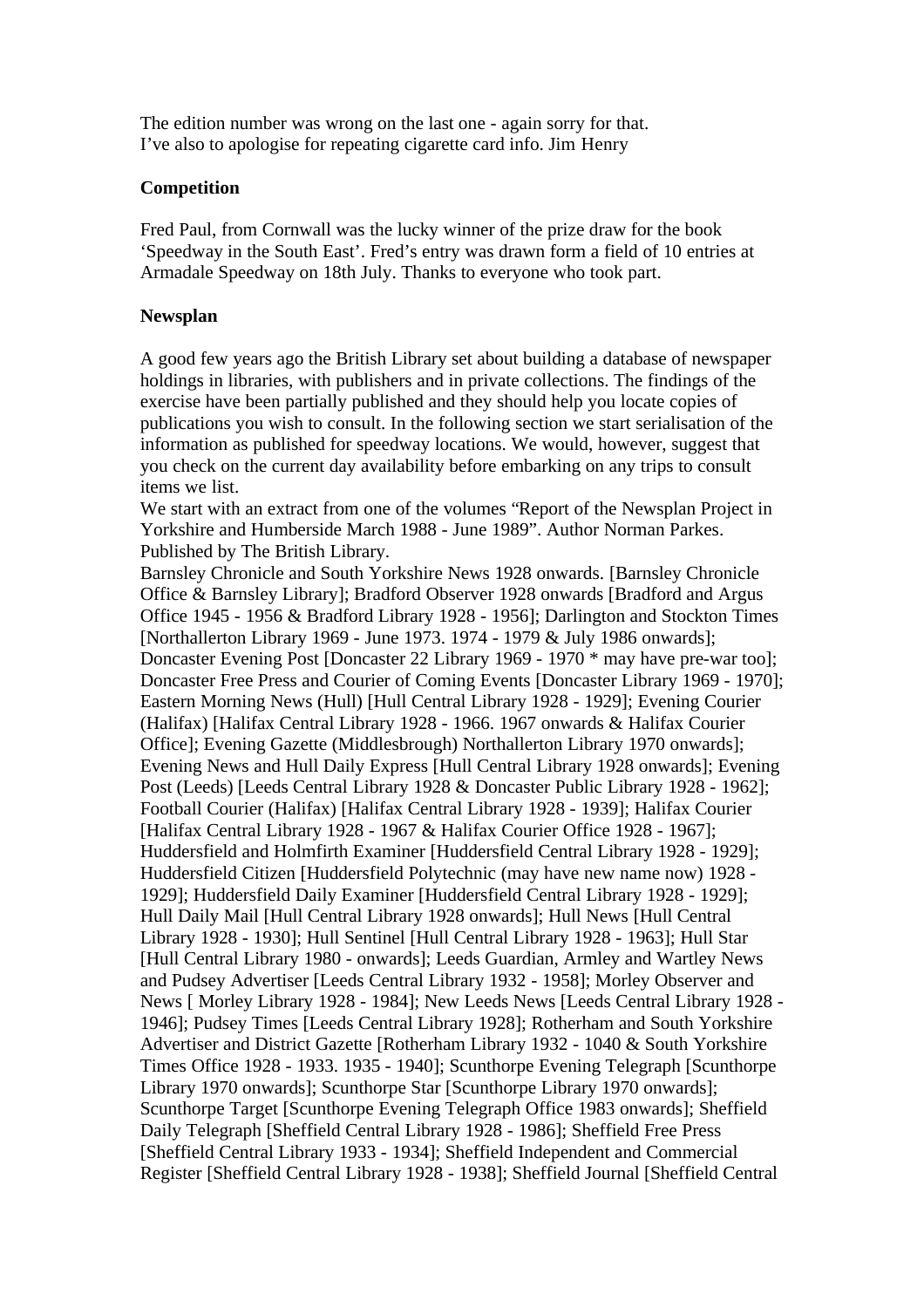Library 1984 onwards]; Sheffield Journal [Sheffield Central Library 1928 - 1931]; Sheffield Weekly Gazette [Sheffield Central Library 1982 onwards]; Sports Telegraph (Scunthorpe) [Scunthorpe Library 1977 onwards & Scunthorpe Evening Telegraph Office 1971 onwards]; Star (Sheffield) [Sheffield Central Library 1928 onwards]; Star Green Un (Sheffield) [Sheffield Public Library 1928 - 1937, 1948 - 1977 & Sheffield Star Office 1928 onwards]; Telegraph and Argus (Bradford) Bradford Library 1928 onwards]; Yorkshire Evening News (Leeds) [Leeds Central Library 1928 - 1963]; Yorkshire Evening Press (York) [York Central Library 1928 - 1963]; Yorkshire Post (Leeds) [Leeds Central Library 1930 - 1949, Yorkshire Post Office 1928 onwards, Wakefield Library HQ 1928 onwards, Bradford Library 1928 onwards]; Yorkshire Sports (Bradford) [Bradford Central Library & Telegraph and Argus Office 1928 - 1979]; Yorkshire, Nottinghamshire and Lincolnshire Advertiser and Universal Advertiser [Doncaster Public Library 1928 - 1981]. To be continued

 **23**

## **A Few More Publications**

50 Greats of Swindon Speedway - £12.99 Plus P&P from Tempus

Robert Bamford and Glynn Shailes have penned yet another book on Swindon. Both authors have a history of support for the Robins and thanks to this title and several recent histories by them, Swindon must have one of the best documented histories in speedway.

This slim book, in what appears to be another strand in the Tempus speedway catalogue, covers 50 great Robins riders (watch out for other teams to receive the same treatment).

The format is as you might expect an A- Z of the 50 riders which itself throws up today's Oliver Allen next to 1970s mainstay Jan Andersson and has many riders included that were new to this reviewer - Ginger Nicholls, Dennis Newton, Mick Mitchell, Harry Hughes, to name but a few. Choosing 50 riders from a 50 odd year history must have thrown up some problems for the authors and whilst the legendary riders are obvious - like Bob Jones, Barry Briggs and Martin Ashby - are not omitted, the choice of others in a book such as this must come down to personal judgement. (Did Robert and Glynn miss out any you would have considered a great? - your views please.)

This is an obvious must for any Swindon fan but well worth a look for anyone with an interest in Blunsdon Speedway' great riders.

Review by Graham Fraser.

# **Get Your Pens Out**

Can we make a plea for items for inclusion in The Speedway Researcher? We do like to include items you submit to us for publication. Tell us about your favourite track, team, or rider. We have and will continue to cover a multitude of topics related to the sport.

We know from feedback that the track histories from the post war era are very popular reads and your work will be appreciated. Share your memories or research findings with us. If you have burning questions or are looking for information - we can help - or, if we can't we often know someone who can.

**Editors** 

# **Deadline for items for next edition is : 31st October 2003**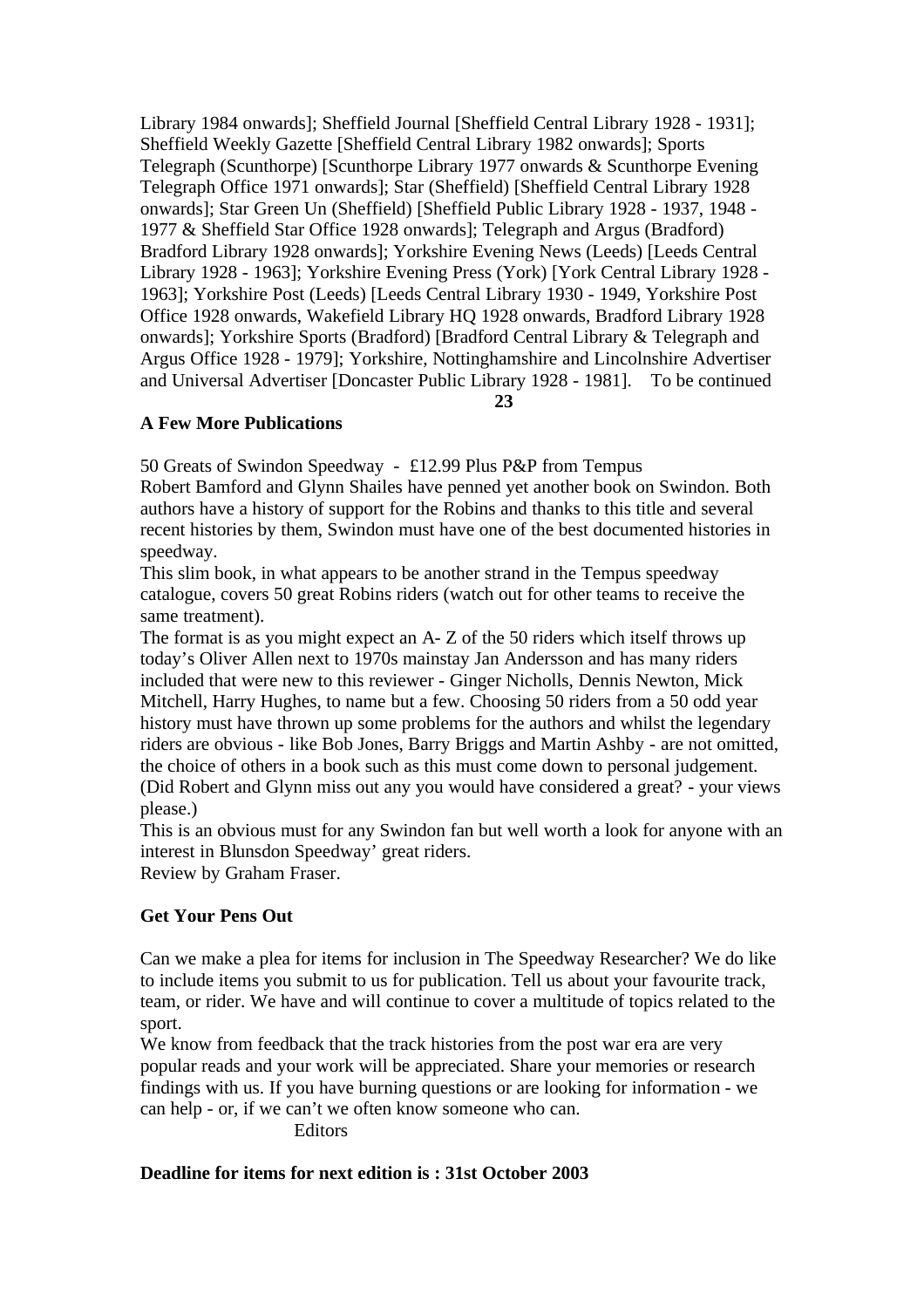**The Speedway Researcher is edited and published by : Graham Fraser**<br>**7 B Bruce Street, 7 B Bruce Street, 90 Greenend Gardens, Edinburgh, EH17 7QH**<br>Tel: 0131 664 7185 **24 Tel : 01786 471992 Tel : 0131 664 7185**